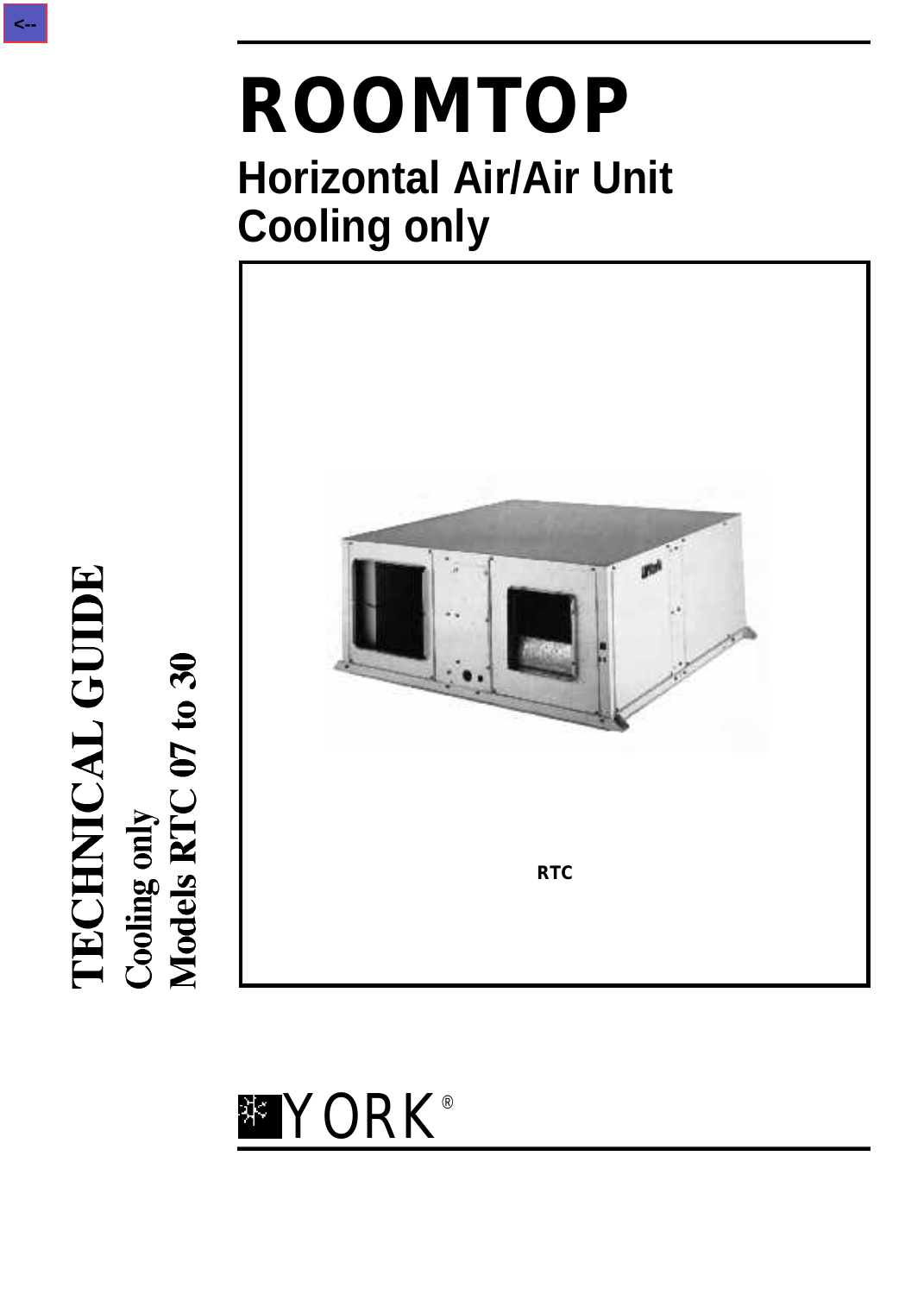|                                     | Page           |                                                        | Page      |
|-------------------------------------|----------------|--------------------------------------------------------|-----------|
| General                             | 3              | - Utilization limits                                   | 11        |
|                                     |                | - Before finalising the installation                   | 11        |
| - General description               | 3              |                                                        |           |
| - Nomenclature                      | 3              |                                                        |           |
| <b>Technical specifications</b>     | 3              | <b>Operating instructions</b>                          | 11        |
| - Mechanical specifications         | 3              | - General introduction                                 | 11        |
| - Practical diagram of installation | 3              | - Important warnings                                   | 11        |
| - Physical data                     | 4              | - Pressure cut-out                                     | 11        |
| - Nominal features                  | 5              | - Thermostat diagrams                                  | 12        |
| - Test conditions                   | 5              |                                                        |           |
| - Correction factors                | 5              |                                                        |           |
| - Nominal flow-rates                | 5              |                                                        |           |
| - Condenser fan data                | 6              | <b>Maintenance</b>                                     | 12        |
| - Evaporator fan data               | 6              |                                                        |           |
|                                     |                | - Cleaning of filters<br>- Priming the drainage siphon | 12<br>12  |
| <b>Installation instructions</b>    | 7              | - Unit outflow ducts                                   | 12        |
|                                     |                | - Cleaning the outdoor unit                            | 12        |
| - General                           | $\overline{7}$ |                                                        |           |
| - Protection of the environment     | 7              |                                                        |           |
| - Warning signs                     | 7              |                                                        |           |
| - Transport                         | 7              | <b>General dimensions</b>                              | $13 - 15$ |
| - Place of installation             | 7              |                                                        |           |
| - Attachment of unit                | 8              |                                                        |           |
| - Drain connection                  | 8              | <b>Wiring diagrams</b>                                 | $16 - 28$ |
| - Clearances<br>- Air ducts         | 8<br>8         |                                                        |           |
| - Orientation of air inlet/outlet   |                |                                                        |           |
|                                     | 9<br>9         |                                                        |           |
| - Variations made at jobsite        |                | Optional accessorios fot the RTC air conditioner       | 29        |
|                                     |                | - Filter with frame                                    | 29        |
| <b>Electrical installation</b>      | 10             | - Air filter                                           | 30        |
|                                     |                | - Indoor electric heater                               | 31        |
| - Electrical characteristics        | 10             | - Duct electric heaters for the RC-220                 | 32        |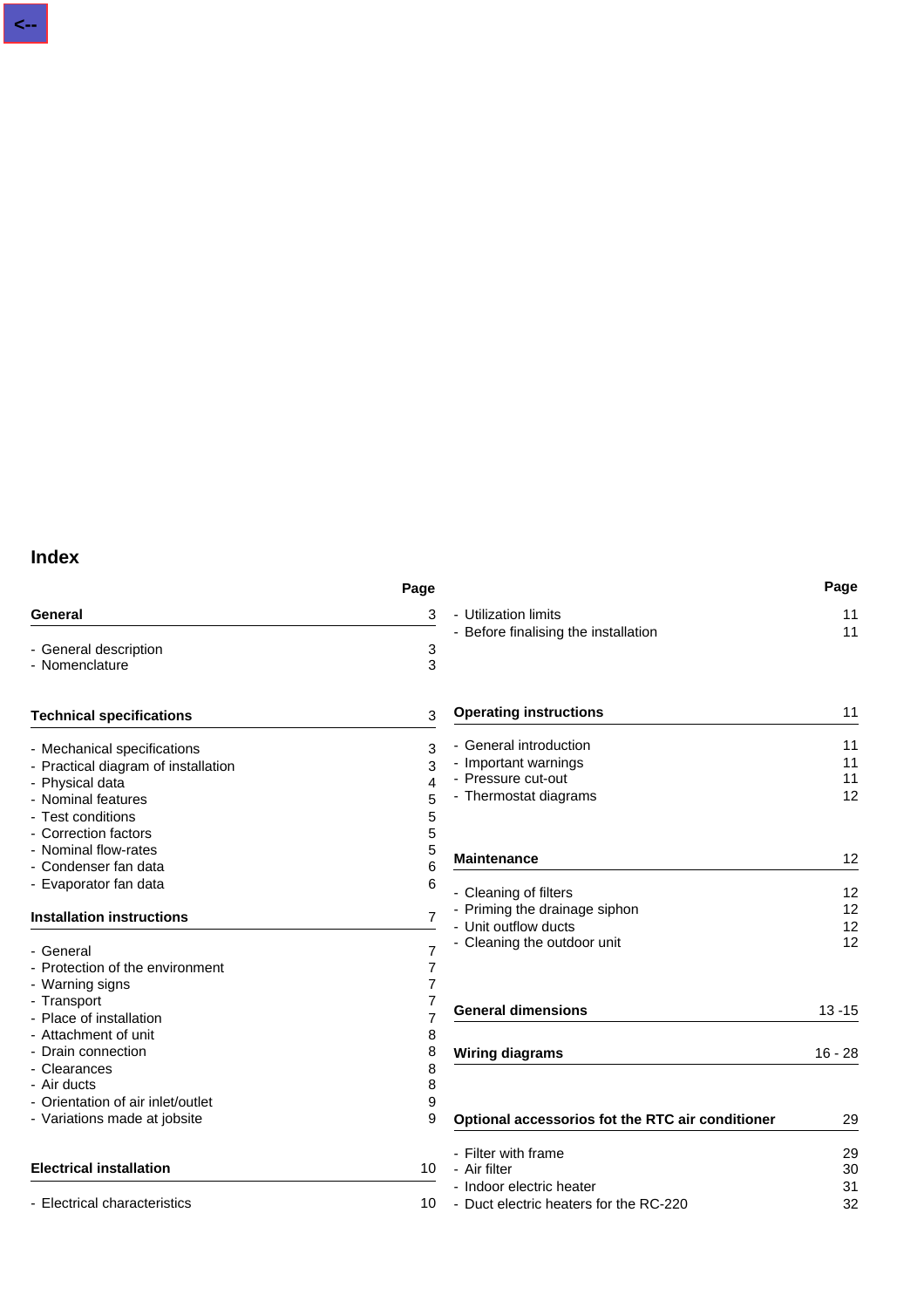# **General**

**<--**

#### **General description**

The RTC model air conditioners are package type, compact, condensed air units, with centrifugal fans for both condenser and evaporator, which facilitate the connection of ductwork on either circuit.

The casing is of sheet steel with an aluminium-zinc coating, phosphated and painted with baked-on enamel. Suitable for exterior installations.

Temperature control is carried out by means of a 24 volt ambient thermostat.

# **Nomenclature**



# **Technical specifications Mechanical specifications**

#### **Compressor**

Of the vertical hetmetic type, mounted on antivibratory supports, with internal protection of motor and electric heater for heating oil.

#### **Condenser**

Made of copper tubing and aluminium fins. Located inside the cabinet, it is completely protected against damage during transportation or installation.

#### **Fans**

Of the centrifugal type, or with a direct drive or beltdrive motor. These fans have sufficient available pressure for the installation of ducts and optional accessories.

#### **Cooling circuit**

Of completely hermetic type, made of brazed copper tubing, suitably dehydrated and tested with a leak detector. Filled with refrigerant R-22. Refrigerant expansion and control by means of capillary tubes.

The high and low pressure circuits are equipped with a 1/4" SAE access valve for field checking of pressure and functioning.

#### **Controls**

These consist of the following elements, suitably connected and located in a box fitted inside the air conditioner unit:

- Compressor contactor.
- Contactors and thermic relays (tri-phasic fans).
- Transformer 220/24V.
- Operation fuse.
- Connections for control line and accessories.
- High pressure cut-out for manual re-starting (accessible from exterior).
- 24 V ambient thermostat (for on-site installation).

# **Practical diagram of installation**

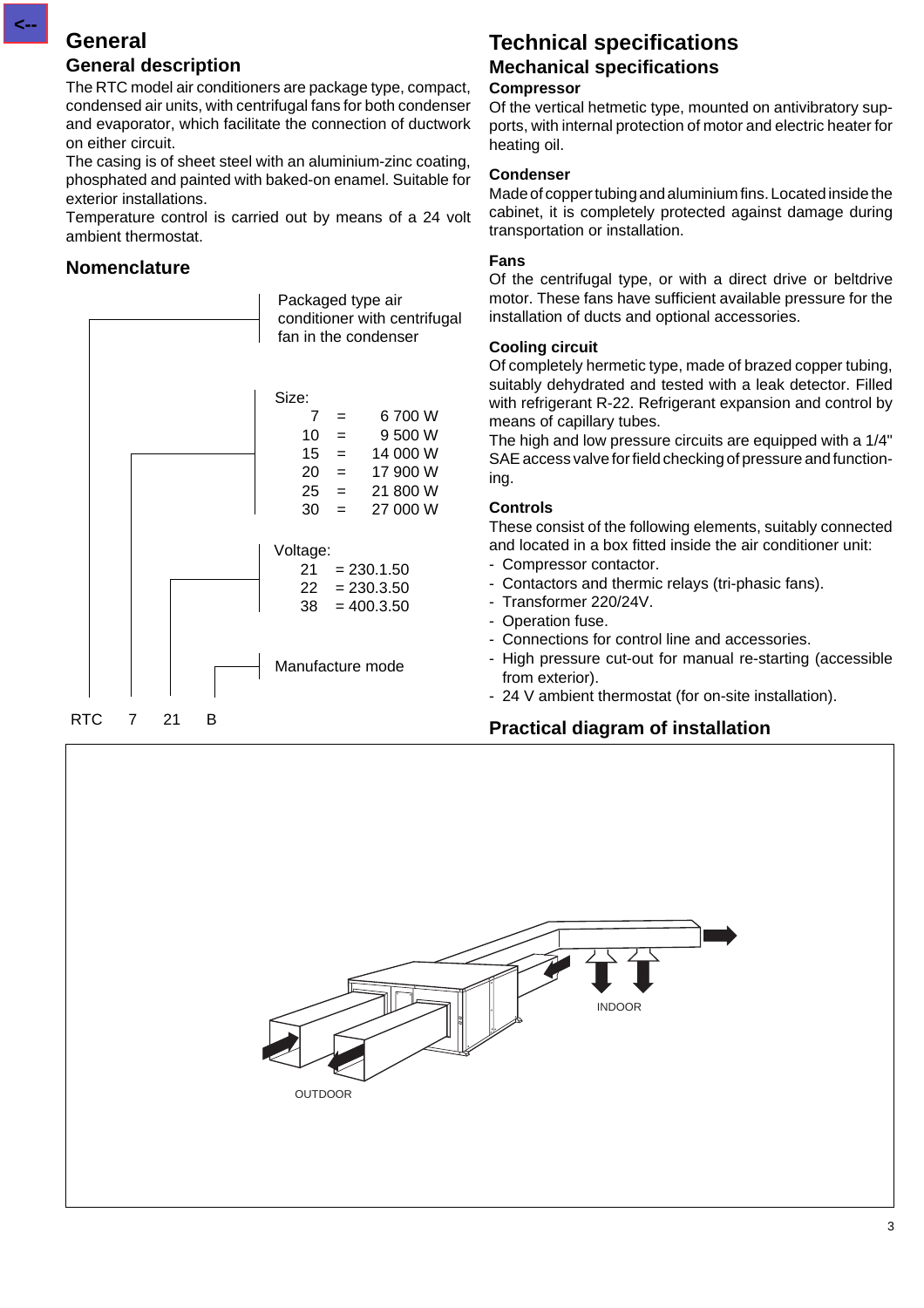# **Physical data**

**<--**

| Model                   |                                  |                | RTC-7         | <b>RTC-10</b>        | <b>RTC-15</b>        | <b>RTC-20</b>        | <b>RTC-25</b>        | <b>RTC-30</b>        |
|-------------------------|----------------------------------|----------------|---------------|----------------------|----------------------|----------------------|----------------------|----------------------|
|                         | Quantity                         |                | 1             | $\mathbf{1}$         | 1                    | $\mathbf{1}$         | 1                    | $\mathbf{1}$         |
| Compressor              | Nominal power                    | kW             | 2.8           | 4.3                  | 5.3                  | 6.9                  | 9                    | 10                   |
|                         | Power supply                     | V.ph.Hz.       | 230.1.50      | 230.3.50<br>400.3.50 | 230.3.50<br>400.3.50 | 230.3.50<br>400.3.50 | 230.3.50<br>400.3.50 | 230.3.50<br>400.3.50 |
|                         | Quantity                         |                | $\mathbf{1}$  | $\mathbf{1}$         | $\mathbf{1}$         | $\mathbf{1}$         | $\mathbf{1}$         | $\mathbf{1}$         |
|                         | Tubes length x height            |                | 5 x 18        | 5 x 21               | 5 x 21               | 5 x 27               | 5 x 24               | 5 x 24               |
| Outdoor<br>coil         | Fins per inch                    |                | 12            | $12 \overline{ }$    | 12                   | 14                   | 14                   | 14                   |
|                         | Frontal area                     | m <sup>2</sup> | 0.32          | 0.41                 | 0.51                 | 0.65                 | 0.7                  | 0.89                 |
|                         | Tubes diameter                   | mm (inch)      | 9.52(3/8")    | 9.52(3/8")           | 9.52(3/8")           | 9.52(3/8")           | 9.52(3/8")           | 9.52(3/8")           |
|                         | Quantity                         |                | 1             | $\mathbf{1}$         | $\mathbf{1}$         | $\mathbf{1}$         | 1                    | $\mathbf{1}$         |
|                         | Tubes length x height            |                | $3 \times 18$ | 4 x 21               | 4 x 21               | 4 x 27               | $3 \times 24$        | $3 \times 24$        |
| Indoor<br>coil          | Fins per inch                    |                | 12            | 12                   | 12                   | 12                   | 12                   | 12                   |
|                         | Frontal area                     | m <sup>2</sup> | 0.22          | 0.25                 | 0.37                 | 0.47                 | 0.61                 | 0.71                 |
|                         | Tubes diameter                   | mm (inch)      | 9.52(3/8")    | 9.52(3/8")           | 9.52(3/8")           | 9.52(3/8")           | 9.52(3/8")           | 9.52(3/8")           |
|                         | Quantity                         |                | $\mathbf{1}$  | $\mathbf{1}$         | $\mathbf{1}$         | $\mathbf{1}$         | $\mathbf{1}$         | $\mathbf{1}$         |
|                         | Turbine diameter                 | mm             | 270           | 320                  | 320                  | 320                  | 320                  | 320                  |
| Outdoor<br>fan          | Turbine width                    | mm             | 270           | 240                  | 240                  | 320                  | 228                  | 320                  |
| motor                   | Nominal power                    | kW             | 0.58          | 0.99                 | 0.99                 | 1.1                  | 1.1                  | 1.5                  |
|                         | Nominal motor rpm                |                | 950           | 950                  | 950                  | 950                  | 950                  | 1 4 2 0              |
|                         | Power supply                     | V.ph.Hz.       | 230.1.50      | 230.1.50             | 230.1.50             | 230.3.50<br>400.3.50 | 230.3.50<br>400.3.50 | 230.3.50<br>400.3.50 |
|                         | Quantity                         |                | 1             | 1                    | 1                    | $\mathbf{1}$         | $\mathbf{1}$         | 1                    |
|                         | Turbine diameter                 | mm             | 240           | 270                  | 320                  | 320                  | 320                  | 320                  |
| Indoor<br>fan           | Turbine width                    | mm             | 240           | 200                  | 240                  | 240                  | 228                  | 228                  |
| motor                   | Nominal power                    | kW             | 0.38          | 0.54                 | 0.95                 | 0.99                 | $1.1$                | 1.1                  |
|                         | Nominal motor rpm                |                | 950           | 950                  | 950                  | 950                  | 1410                 | 1 4 2 0              |
|                         | Power supply                     | V.ph.Hz.       | 230.1.50      | 230.1.50             | 230.1.50             | 230.3.50<br>400.3.50 | 230.3.50<br>400.3.50 | 230.3.50<br>400.3.50 |
| R-22 Refrigerant charge |                                  | kg             | 2.7           | 3.87                 | 4.2                  | 7.45                 | 5.3                  | $6.5\,$              |
|                         | Approximation nett weight        | kg             | 174           | 203                  | 244                  | 310                  | 350                  | 405                  |
|                         | Approximation gross weight       | kg             | 200           | 237                  | 284                  | 340                  | 390                  | 455                  |
|                         | Dimensions with standard packing | cm             | 132x132x65    | 136x139x71           | 155x160x71           | 155x160x87           | 176x180x78           | 176x220x78           |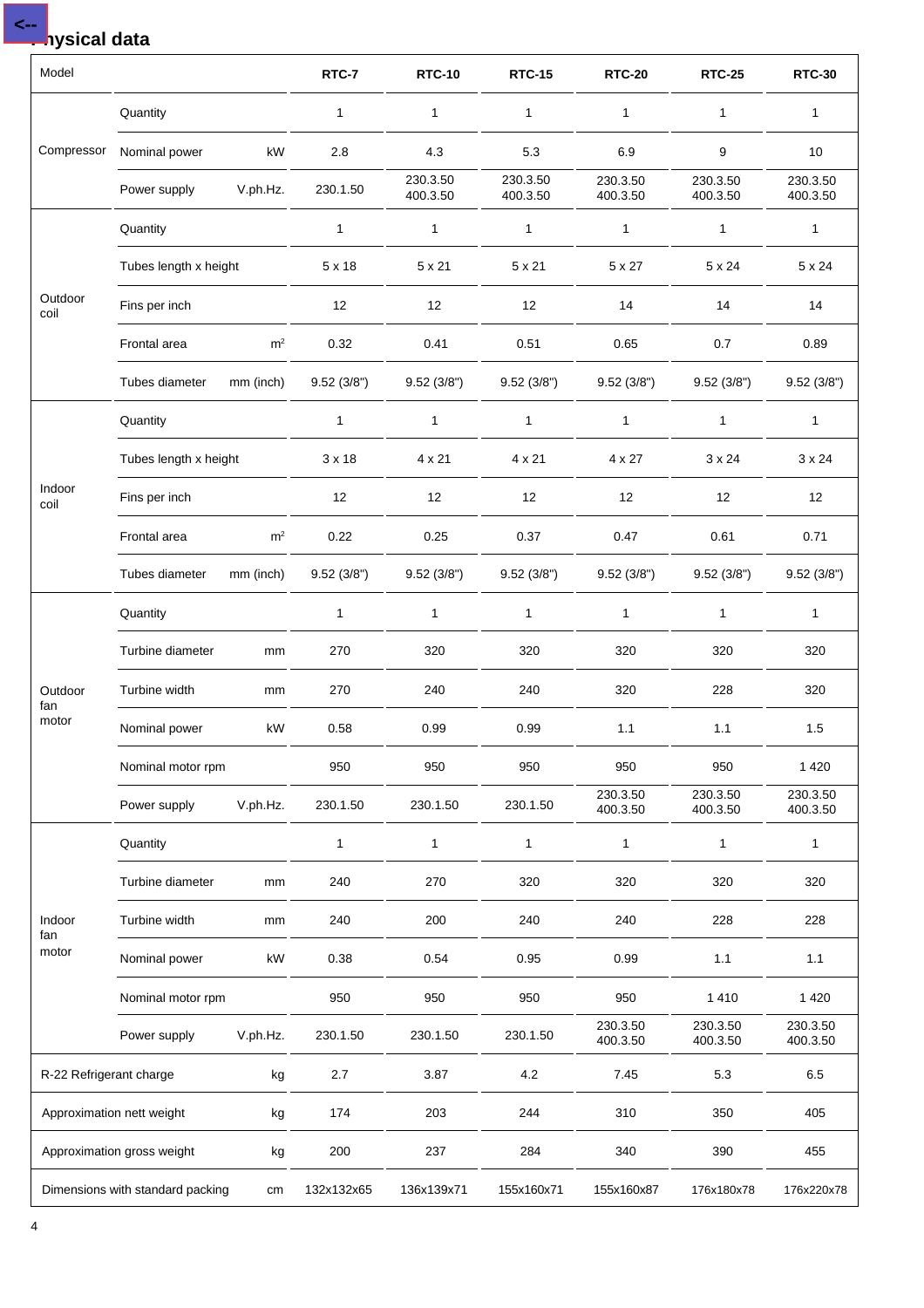| Unit          | Cooling<br>capacity W | Consumption<br>W | Nominal available<br>pressure indoor fan<br>Pa |
|---------------|-----------------------|------------------|------------------------------------------------|
| RTC-7         | 6700                  | 3700             | 25                                             |
| <b>RTC-10</b> | 9 5 0 0               | 4 9 0 0          | 37                                             |
| <b>RTC-15</b> | 14 000                | 7 0 0 0          | 50                                             |
| <b>RTC-20</b> | 17 900                | 8 9 0 0          | 50                                             |
| <b>RTC-25</b> | 21 800                | 10 000           | 62                                             |
| <b>RTC-30</b> | 27 000                | 13 000           | 62                                             |

# **Test conditions**

| Power supply | Outdoor temperature °C |           |    | Indoor temperature °C |
|--------------|------------------------|-----------|----|-----------------------|
|              | DB                     | <b>WB</b> | DB | <b>WB</b>             |
| 230 or 400   | 35                     | 24        | 27 | 19                    |

# **Correction factors**

 $\mathbf{r}$ 

Correction factors for the cooling capacity with regard indoor and outdoor temperatures.

| Indoor<br>unit air<br>intake | Outdoor unit air intake<br>temperature °C |      |      |      |      |      |  |  |
|------------------------------|-------------------------------------------|------|------|------|------|------|--|--|
| Temp.<br>°C WB               | 19                                        | 25   | 30   | 35   | 40   | 46   |  |  |
| 23                           |                                           | 1.20 | 1.15 | 1.11 | 1.06 | 1    |  |  |
| 19                           | 1.10                                      | 1.08 | 1.04 | 1    | 0.96 | 0.90 |  |  |
| 14                           | 0.88                                      | 0.86 | 0.84 | 0.82 | 0.79 | 0.74 |  |  |

**Note:** Indoor unit air intake DB temperatures, between 21 & 32 °C. WB = Wet bulb. DB = Dry bulb.

Correction fanctors for the cooling capacity for flow-rates different form the nominal ones in the indoor coil.

| % Flow rate                | 80    | 90    | 100            | 110   | 120   | 130   |
|----------------------------|-------|-------|----------------|-------|-------|-------|
| Total capacity             | 0.960 | 0.980 | $1 \quad$      | 1.016 | 1.032 | 1.046 |
| Sensible capacity          | 0.945 | 0.973 | $\overline{1}$ | 1.038 | 1.075 | 1.118 |
| Comp. absorbed power 0.980 |       | 0.990 | $\overline{1}$ | 1.009 | 1.017 | 1.025 |

Correction of the real air temperature in °C on entry into the condenser coil for flow-rates different from the nominal ones.

| % Flow rate                                                                    | 70 | 80 | 90 | 100        | 110  | 120 | 130         |
|--------------------------------------------------------------------------------|----|----|----|------------|------|-----|-------------|
| Correction in °C over the<br>real inlet air temperature at<br>the outdoor coil | 5  | 3  |    | $1.5 \t 0$ | $-1$ |     | $-2$ $-2.5$ |

# **Nominal flow-rates**

| Model         | Evaporator<br>fan<br>$m^3/h$ | Nominal<br>available<br>pressure<br>Pa | Condenser<br>fan<br>$m^3/h$ | Nominal<br>available<br>pressure<br>Pa |
|---------------|------------------------------|----------------------------------------|-----------------------------|----------------------------------------|
| RTC-7         | 2 1 7 5                      | 25                                     | 2 100                       | 50                                     |
| <b>RTC-10</b> | 2820                         | 37                                     | 3 3 5 0                     | 50                                     |
| <b>RTC-15</b> | 3 9 0 0                      | 50                                     | 3410                        | 50                                     |
| <b>RTC-20</b> | 4675                         | 50                                     | 4675                        | 50                                     |
| <b>RTC-25</b> | 5 100                        | 62                                     | 5 200                       | 50                                     |
| <b>RTC-30</b> | 5950                         | 62                                     | 6400                        | 50                                     |

For other flow-rates apply the correction factors from the corresponding table.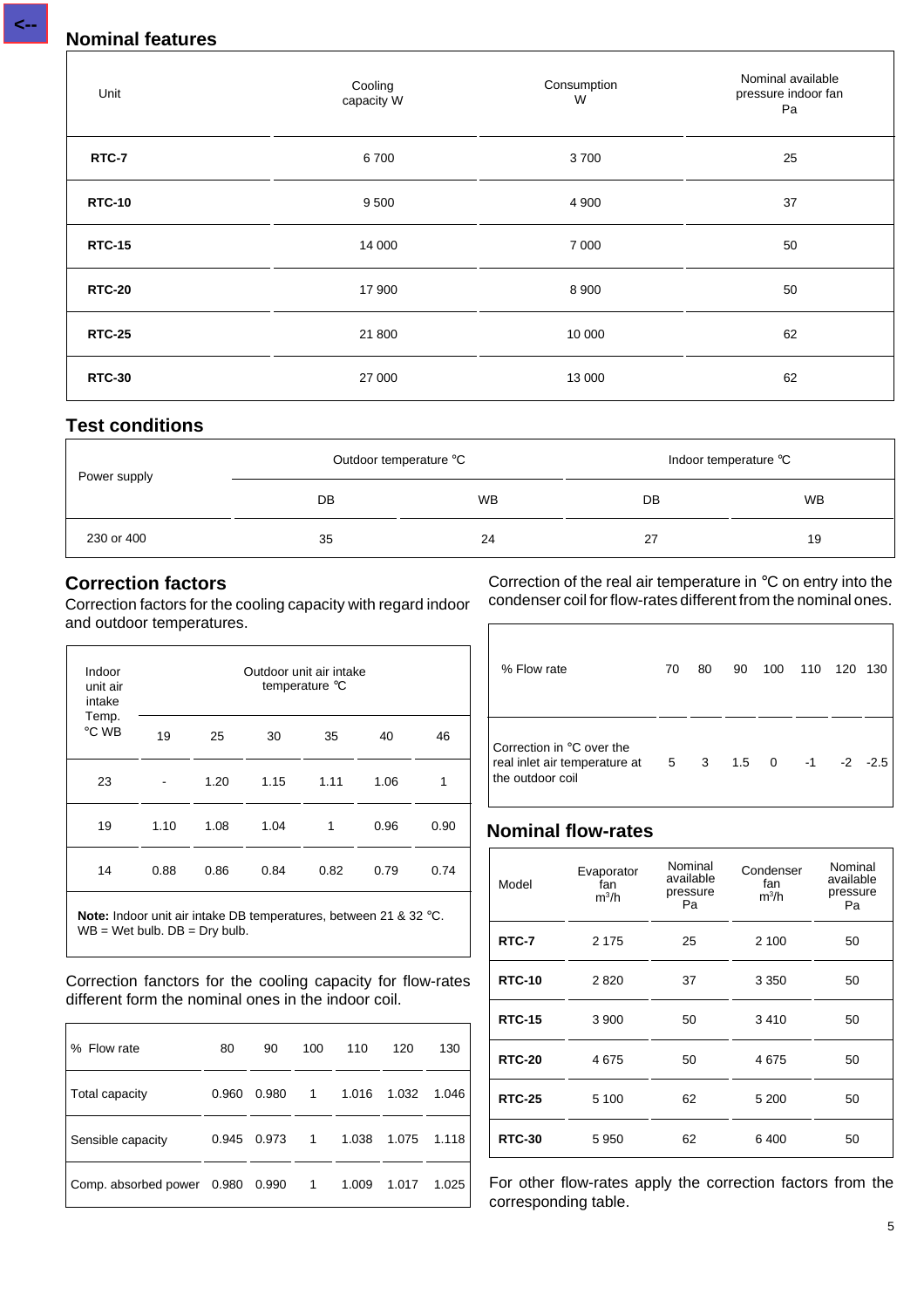**<--**

|               | Available<br>pressure |       |                    | Flow-rate | Power<br>absorbe |
|---------------|-----------------------|-------|--------------------|-----------|------------------|
| Model         | mm WG                 | Pa    | $m^3/h$            | $m^3/s$   | W                |
|               | 8                     | 78.4  | 1700               | 0.47      | 350              |
|               | 6                     | 58.8  | 1900               | 0.52      | 365              |
| <b>RTC -7</b> | 4                     | 39.2  | 2 100              | 0.58      | 370              |
|               | 2                     | 19.6  | 2 2 0 0            | 0.61      | 380              |
|               | 0                     | 0     | 2 3 5 0            | 0.65      | 390              |
|               | 8                     | 78.4  | 2 500              | 0.69      | 480              |
|               | 6                     | 58.8  | 2700               | 0.75      | 495              |
| <b>RTC-10</b> | 4                     | 39.2  | 2800               | 0.77      | 510              |
|               | 2                     | 19.6  | 2950               | 0.82      | 525              |
|               | 0                     | 0     | 3 100              | 0.86      | 540              |
|               | 14                    | 137.2 | 3 3 0 0            | 0.91      | 875              |
|               | 12                    | 117.6 | 3450               | 0.96      | 890              |
|               | 10                    | 98    | 3600               | 1.00      | 910              |
|               | 8                     | 78.4  | 3700               | 1.02      | 930              |
| <b>RTC-15</b> | 6                     | 58.8  | 3850               | 1.07      | 950              |
|               | 4                     | 39.2  | 3960               | 1.10      | 970              |
|               | 2                     | 19.6  | 4 100              | 1.13      | 990              |
|               | 0                     | 0     | 4 200              | 1.16      | 1 0 2 0          |
|               | 16                    | 156.8 | 3800               | 1.06      | 900              |
|               | 14                    | 137.2 | 4 0 0 0            | 1.11      | 1 000            |
|               | 12                    | 117.6 | 4 150              | 1.15      | 1 0 2 0          |
|               | 10                    | 98.0  | 4 300              | 1.19      | 1 050            |
| <b>RTC-20</b> | 8                     | 78.2  | 4 500              | 1.25      | 1 100            |
|               | 6                     | 58.7  | 4 600              | 1.28      | 1 1 2 0          |
|               | 4                     | 39.1  | 4750               | 1.32      | 1 1 8 0          |
|               | 2                     |       | 4 9 0 0            |           |                  |
|               | 0                     | 19.6  |                    | 1.36      | 1 2 3 0          |
|               | 16                    | 0.0   | 5 0 0 0<br>4 1 5 0 | 1.39      | 1 270            |
|               |                       | 156.8 |                    | 1.15      | 940              |
|               | 12                    | 117.6 | 4 600              | 1.27      | 1 0 5 0          |
|               | 10                    | 98    | 4 800              | 1.33      | 1 100            |
| <b>RTC-25</b> | 8                     | 78.4  | 4975               | 1.38      | 1 160            |
|               | 6.3                   | 61.7  | 5 100              | 1.41      | 1 2 2 0          |
|               | 4                     | 39.2  | 5 3 3 0            | 1.48      | 1 2 9 0          |
|               | 2                     | 19.6  | 5 5 0 0            | 1.52      | 1 345            |
|               | 0                     | 0     | 5625               | 1.56      | 1 3 9 0          |
|               | 16                    | 156.8 | 4850               | 1.34      | 1 2 2 0          |
|               | 12                    | 117.6 | 5 3 8 0            | 1.49      | 1 3 6 5          |
|               | 10                    | 98    | 5 5 0 0            | 1.52      | 1 4 3 0          |
| <b>RTC-30</b> | 6.3                   | 61.7  | 5950               | 1.65      | 1 585            |
|               | 4                     | 39.2  | 6 150              | 1.70      | 1680             |
|               | 2                     | 19.6  | 6 3 9 0            | 1.77      | 1750             |
|               | 0                     | 0     | 6500               | 1.80      | 1810             |

# **Condenser fan data Evaporator fan data**

| Model         | Available<br>pressure   |       |         | Flow-rate<br>Power<br>absorbe |         |  |
|---------------|-------------------------|-------|---------|-------------------------------|---------|--|
|               | mm WG                   | Pa    | $m^3/h$ | $m^3/s$                       | W       |  |
|               | 6                       | 58.8  | 2 0 0 0 | 0.56                          | 540     |  |
|               | 4                       | 39.2  | 2 2 0 0 | 0.56                          | 540     |  |
|               | 2                       | 19.6  | 2410    | 0.67                          | 580     |  |
| <b>RTC-7</b>  | 0                       | 0.0   | 2550    | 0.71                          | 590     |  |
|               |                         |       |         |                               |         |  |
|               |                         |       |         |                               |         |  |
|               | 10                      | 98.0  | 3 100   | 0.86                          | 900     |  |
|               | 8                       | 78.4  | 3 200   | 0.89                          | 920     |  |
|               | 6                       | 58.8  | 3 3 0 0 | 0.92                          | 940     |  |
|               | 4                       | 39.2  | 3 4 0 0 | 0.94                          | 960     |  |
| <b>RTC-10</b> | 2                       | 19.6  | 3500    | 0.97                          | 970     |  |
|               | 0                       | 0.0   | 3600    | 1.00                          | 990     |  |
|               |                         |       |         |                               |         |  |
|               |                         |       |         |                               |         |  |
|               | 10                      | 98.0  | 3 100   | 0.86                          | 880     |  |
|               | 8                       | 78.4  | 3 2 5 0 | 0.90                          | 920     |  |
|               | 6                       | 58.8  | 3 3 7 0 | 0.94                          | 930     |  |
|               | 4                       | 39.2  | 3450    | 0.96                          | 940     |  |
| <b>RTC-15</b> | 2                       | 19.6  | 3560    | 0.99                          | 970     |  |
|               | 0                       | 0.0   | 3700    | 1.03                          | 980     |  |
|               |                         |       |         |                               |         |  |
|               |                         |       |         |                               |         |  |
|               | 10                      | 98.0  | 4 0 5 0 | 1.12                          | 1 0 5 0 |  |
|               | 8                       | 78.2  | 4 400   | 1.22                          | 1070    |  |
| <b>RTC-20</b> | 6                       | 58.7  | 4600    | 1.28                          | 1 1 2 0 |  |
|               | 4                       | 39.1  | 4750    | 1.32                          | 1 150   |  |
|               | $\overline{\mathbf{c}}$ | 19.6  | 4 9 0 0 | 1.36                          | 1 1 8 0 |  |
|               | 0                       | 0.0   | 5 100   | 1.42                          | 1 2 3 0 |  |
|               | 14                      | 137.2 | 4 500   | 1.25                          | 1 1 3 0 |  |
|               | 10                      | 98    | 4 800   | 1.33                          | 1 200   |  |
|               | 8                       | 78.4  | 4910    | 1.36                          | 1 250   |  |
| <b>RTC-25</b> | 6                       | 58.8  | 5 0 5 0 | 1.40                          | 1 2 7 5 |  |
|               | 5.1                     | 49.9  | 5 200   | 1.44                          | 1 2 9 5 |  |
|               | 4                       | 39.2  | 5 2 5 0 | 1.45                          | 1 3 2 0 |  |
|               | 2                       | 19.6  | 5 3 5 0 | 1.48                          | 1 3 3 5 |  |
|               | 0                       | 0     | 5 4 5 0 | 1.51                          | 1 388   |  |
|               | 14                      | 137.2 | 5490    | 1.52                          | 1 3 5 5 |  |
|               | 10                      | 98    | 5980    | 1.66                          | 1 4 4 0 |  |
|               | 8                       | 78.4  | 6 200   | 1.72                          | 1500    |  |
| <b>RTC-30</b> | 5.1                     | 49.9  | 6400    | 1.77                          | 1 555   |  |
|               | 4                       | 39.2  | 6480    | 1.8                           | 1585    |  |
|               | 2                       | 19.6  | 6 600   | 1.83                          | 1600    |  |
|               | 0                       | 0     | 6700    | 1.86                          | 1665    |  |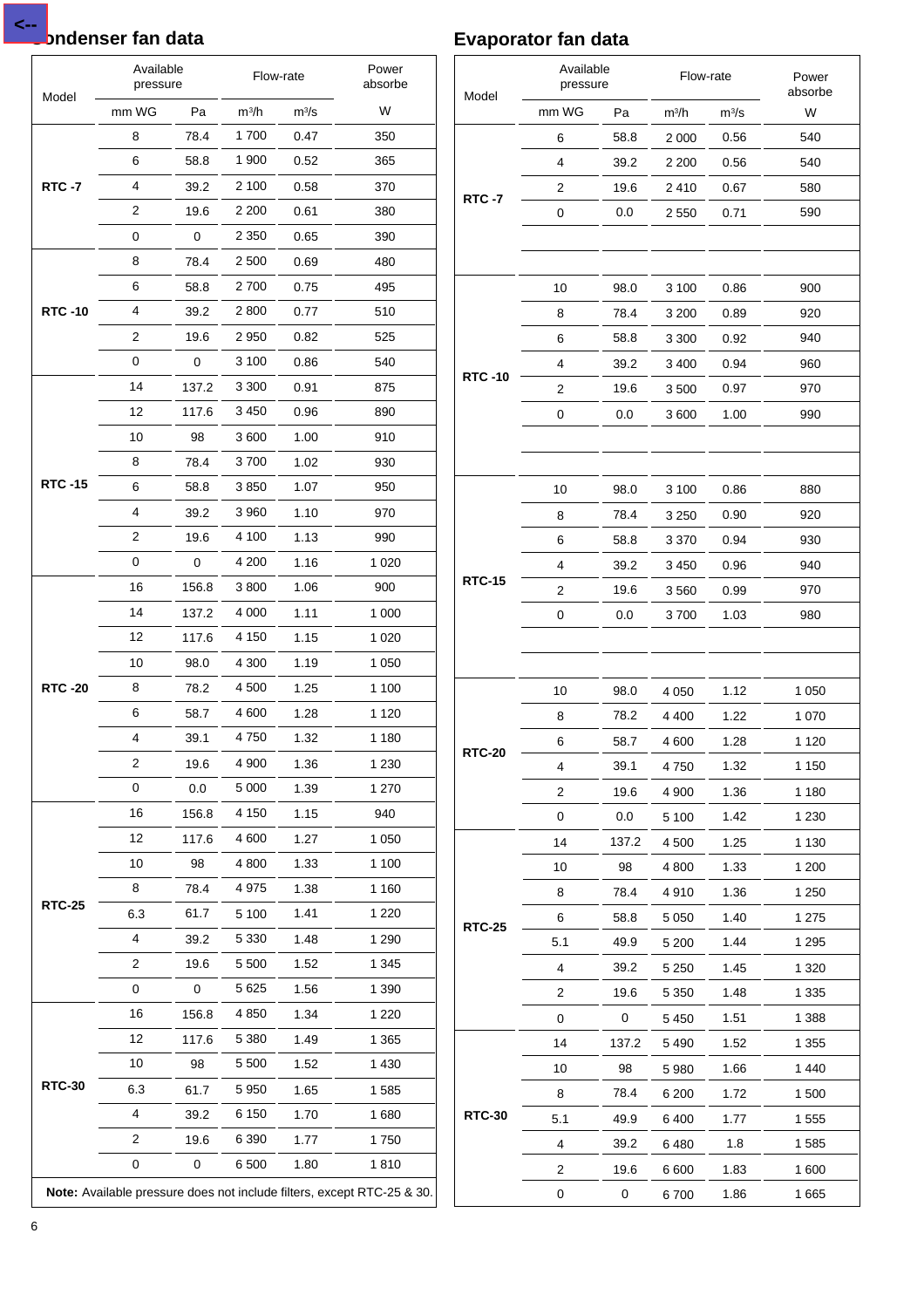### **General**

The model RTC air conditioners are factory tested and charged compact units. They have been designed to be installed connected to ducting, on rooftops, in attics or basements.

Control of start, stop and temperature regulation is by means of a remote control 24 volt ambient thermostat.

# **Protection of the environment**  $\sum_{i=1}^{n}$ **Packing**



#### **Disposal of the unit**

When dismantling after a long service life, its components should be ecologically salvaged. The cooling circuit is full of HCFC-22 refrigerant which should be salvaged and, finally, returned to the gas manufacturer for recycling.

Oil will remain in the airtight compressor so, it will be returned along with the sealed circuit.

The air conditioning unit will be deposited wherever established by the local authorities for its selective disposal.

# **Warning signs**

The following signs indicate the presence of potentially dangerous conditions for the users or service personnel. Whenever found on the unit itself, keep in mind the warning indicated by each one.



This sing indicates an electrical risk or danger.



Attention: It is compulsory to read the instructions prior to any handling.



Attention: Fan in operation.



Attention: The unit has a remote control system and can start automatically. Two minutes prior to having access to the interior, the power supply should be disconnected so as to avoid any contact with the fan turbine in operation.



Attention: Not to touch the hot surfaces.

# **Transport**

To prevent oil from leaking out of the compressor, units should always be transported in a horizontal position. If for some reason it is necessary to change this periodically, units should be returned to the horizontal as soon as possible.

# **Place of installation**

The installation place should be chosen leaving permanent access for maintenance, either through the side panels or top cover.

The unit can be installed out of doors.

If it is installed indoors, in basements or attics, etc., air intake and extraction ducts to the exterior should be fitted.

When installing the unit, provision should be made for electrical and drainage connections.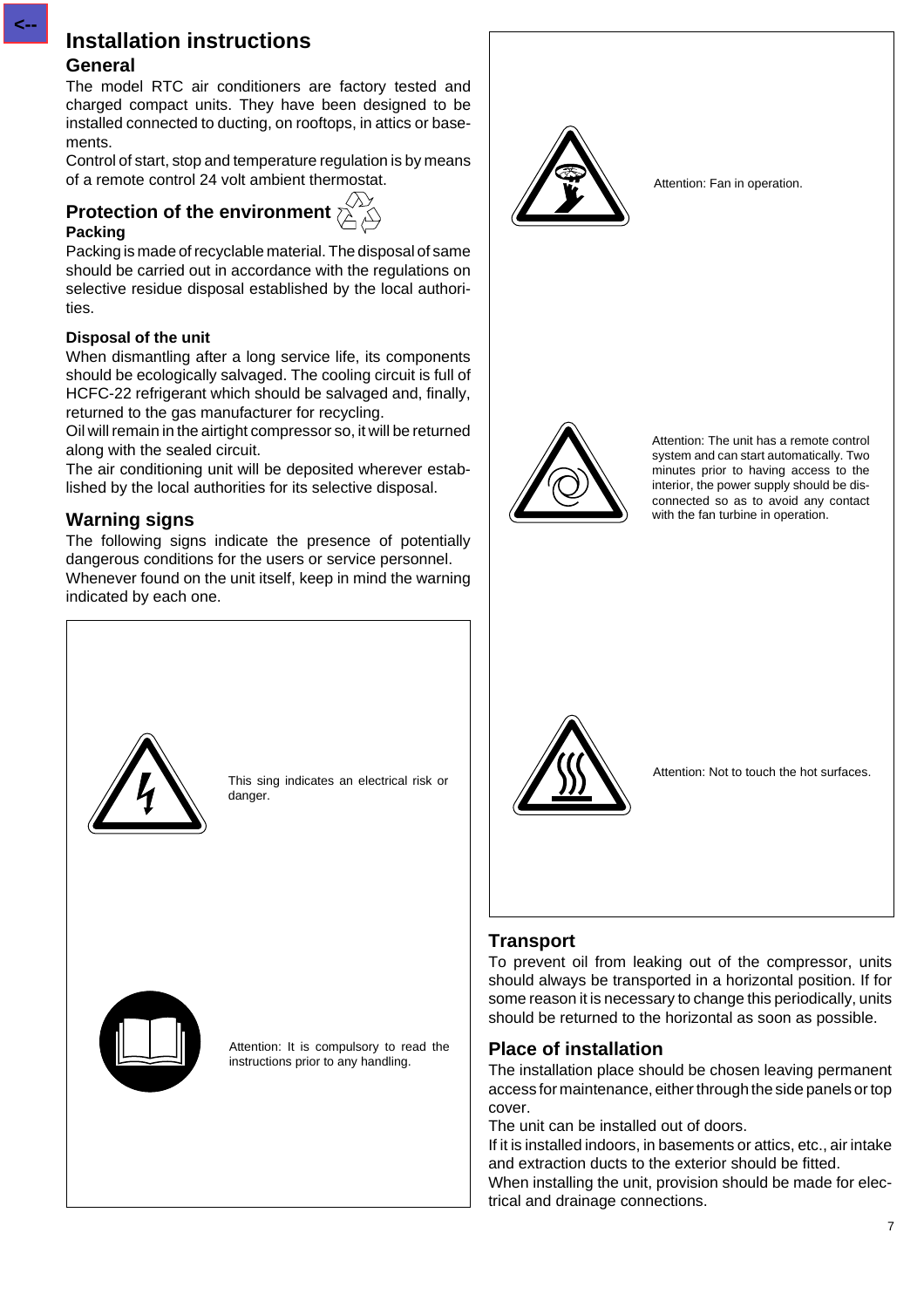# **Attachment of unit**

#### **To the ceiling**

The conditioner is attached to the ceiling by means of four M-10 bolts as shown in the drawing. For this type of installation the use of vibration insulators is recommended.

Care should be taken to attach the unit in a completely horizontal position or with a slight tilt towards the drain to prevent possible dripping of water condensation (use an air bubble level).



It is of the up most important that the maximum care be taken when suspending the indoor unit from a hung ceiling. Make sure that the soffit is strong enough to support the weight of the unit. Before suspending the unit test security of each of the installed suspension bolts.

# **Floor attachment**

If the unit is to be out of doors on the ground, it should be raised on supports to allow free circulation of water and air beneath the base.

# **Drain connection**

The drain line should be installed with a water trap leaving a minimum level difference of 75 mm between connection to unit and drain line (see drawing). This is to prevent negative pressure produced by the fan from hindering drainage from the tray.

The drain line should have a minimum down-slope of 2% (2 cms. per metre length).

The drain connections on the unit are made of copper tubing of 22 mm. exterior diameter.



#### **Clearances**

In the installation of every unit, clearances should be left for the following:

- a) Intake and discharge of condenser air.
- b) Connection of drainage tubing.
- c) Air ducts.
- d) Maintenance service.
- e) Power supply and control cables.

#### **Air ducts**

- 1) Air ducts should be connected to the unit by a flexible sleeve (preferably of non-combustible material) to avoid transmission of vibration from the apparatus. If the ducts are made of flexible material the vibration will not be transmitted.
- 2) It is advisable to install a damper on every discharge duct. In this way a correct balance of the system can be maintained.
- 3) Allow for easy access to the air filters for replacement and cleaning.

**<--**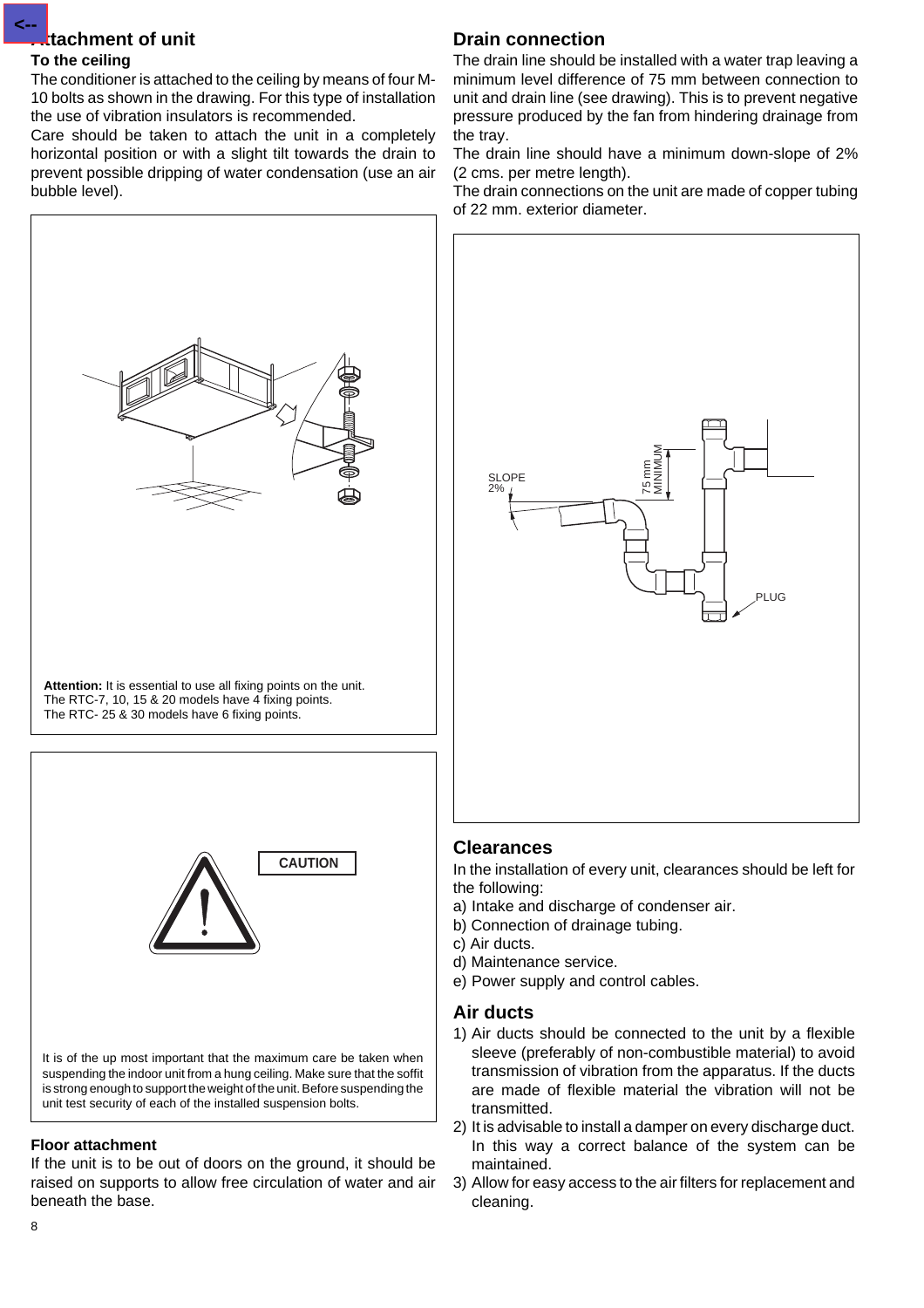# **Orientation of air inlet/outlet**

Factory-suspplied orientation.

**<--**



# **Variations made at jobsite**

Starting from the standard intake and discharge orientation of condenser and evaporator fans, changes can be made to obtain any of the combinations shown in the drawing.

# 9

DISCHARGE (OPTIONAL)

тT  $\overline{V}$ 

INTAKE (OPTIONAL) \*

DISCHARGE (OPTIONAL)

INTAKE (STANDARD)

DISCHARGE (STANDARD)

 $\sqrt{ }$ 

 $\overline{\Xi}$ É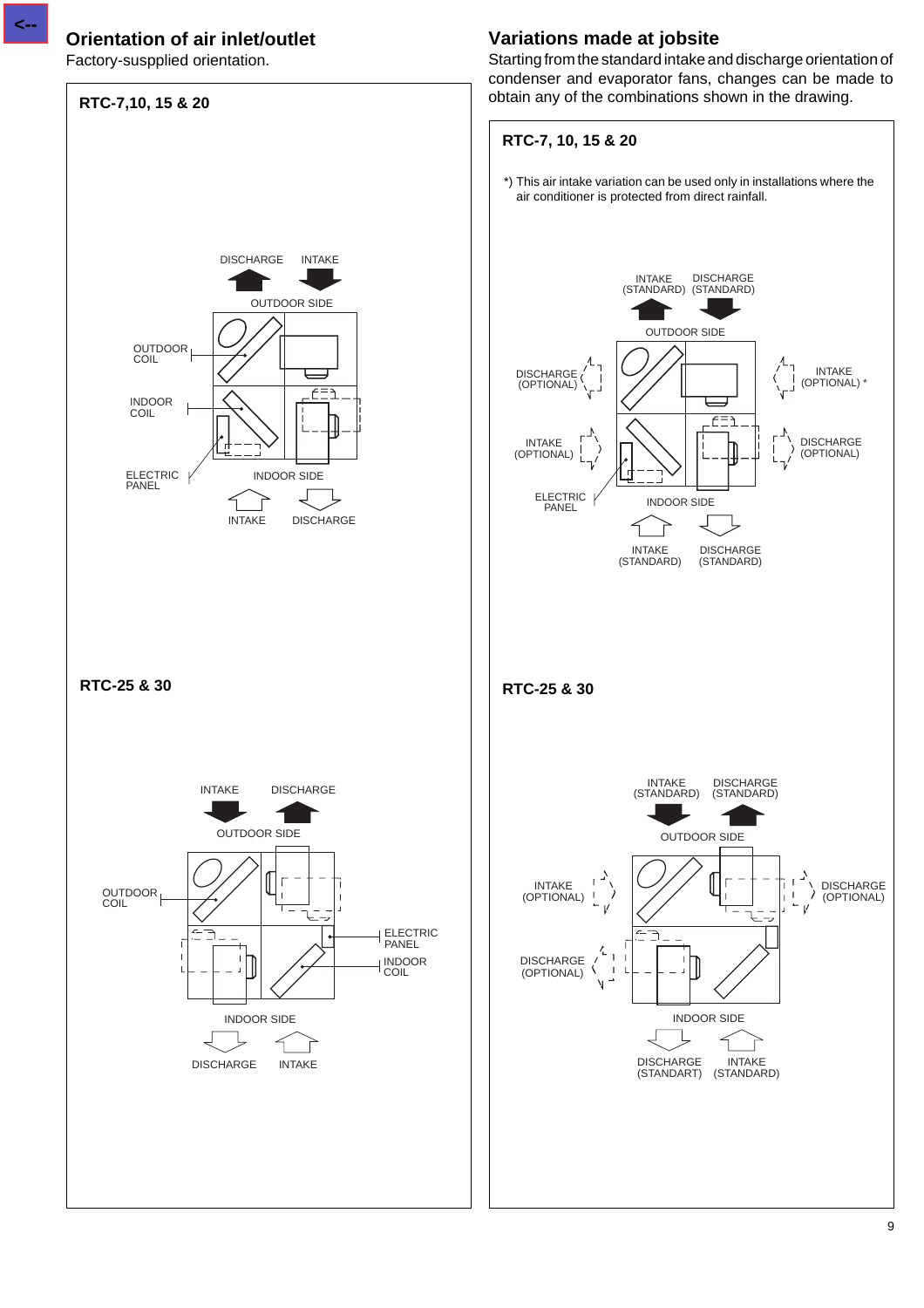#### **Electrical installation <--**

Every air conditioner is delivered with a control box fitted inside the unit to which the power supply will be connected through a main with fuses or an automatic circuit breaker.

If there is an electric heater, it should be installed with power supply line and switched independent of those of the air conditioner.

In all cases, **established national regulations** must be observed.



# **Electrical characteristics**



tubing and electrical connections with the outdoor unit have been completed.

Make sure that the electrical supply is correctly connected to the units, as shown in the electrical diagrams.

|                |            | Power supply V.ph.Hz. |            | Consumption A  |               | Minimum                    |                      |
|----------------|------------|-----------------------|------------|----------------|---------------|----------------------------|----------------------|
| Model          | Compressor | Fan                   | Compressor | Outdoor<br>fan | Indoor<br>fan | section<br>power<br>cables | Automatic<br>breaker |
|                |            | Outd. - Indoor        | Nominal    | Start          | Start         | mm <sup>2</sup>            | $\mathsf{A}$         |
| <b>RTC -7</b>  | 230.1.50   |                       | 14.3       | $2.8\,$        | 1.7           | $\overline{\mathbf{4}}$    | 32                   |
| <b>RTC-10</b>  | 230.3.50   |                       | 10.9       | 5.1            | 2.6           | 4                          | 32                   |
|                | 400.3.50   | 230.1.50              | 6.3        | 5.1            | 2.6           | 2.5                        | 20                   |
| <b>RTC-15</b>  | 230.3.50   |                       | 13.3       | $5.2\,$        | $5.2\,$       | 6                          | 40                   |
|                | 400.3.50   |                       | 7.7        | $5.2\,$        | $5.2\,$       | 4                          | 32                   |
|                | 230.3.50   | 230.3.50              | 21.1       | 4.2            | 4.2           | 10                         | 50                   |
| <b>RTC -20</b> | 400.3.50   | 400.3.50              | 12.2       | 2.4            | 2.4           | 4                          | 32                   |
| <b>RTC -25</b> | 230.3.50   | 230.3.50              | 29.3       | 5.5            | 4.5           | 10                         | 50                   |
|                | 400.3.50   | 400.3.50              | 14.2       | $3.2\,$        | 2.6           | 6                          | 40                   |
| <b>RTC-30</b>  | 230.3.50   | 230.3.50              | 36         | 5.5            | $6.0\,$       | 16                         | 63                   |
|                | 400.3.50   | 400.3.50              | 16.5       | $3.2\,$        | $3.5\,$       | 10                         | 40                   |

**Important:** The size of the circuit breaker and the cross-section of the supply and control lines are only as a guide and should be corrected in accordance with the conditions at the jobsite, distance between units, and current legislation.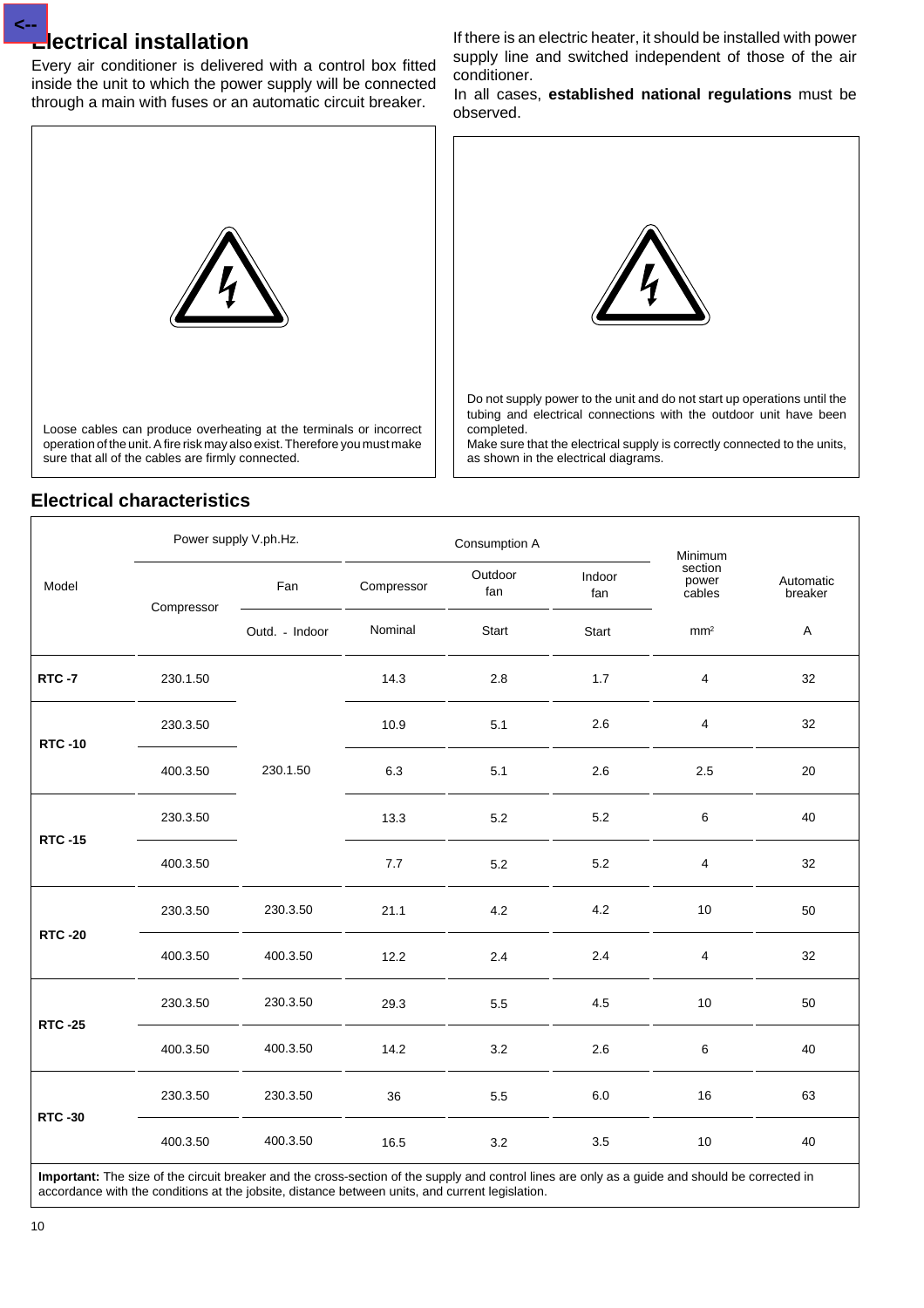**Utilization limits**

|         | Voltage limits                                              |         |                  |                          | DB air temperature<br>entering |            | WB air temperature<br>entering |  |
|---------|-------------------------------------------------------------|---------|------------------|--------------------------|--------------------------------|------------|--------------------------------|--|
|         | Nominal at 230 V                                            |         | Nominal at 400 V | condenser                |                                |            | evaporator                     |  |
| Maximum | Minimum                                                     | Maximum | Minimum          | Maximum °C<br>Minimum °C |                                | Maximum °C | Minimum °C                     |  |
| 254     | 198                                                         | 436     | 342              | 46                       | 14                             |            | 14                             |  |
|         | Notes: DB - Dry bulb temperature WB - Wet bulb temperature. |         |                  |                          |                                |            |                                |  |

# **Before finalising the installation**



**Verify that:**

The voltage is always between 198-254 V or 342-436 V.

The gauge of the supply cable is at least that which is recommended in the corresponding electrical diagrams.



The need to clean the air filter has been communicated.



The condensation drainage is perfectly assembled and their are no leaks in the water circuit.



Instructions have been given to the users on how to operate the system.



The guarantee split has been filled in. Maintenance instructions have been given or a contract has been made for periodic servicing.

# **Operating instructions General introduction**

Starting and automatic temperature regulation are carried out by an ambient thermostat a 24 VAC.

The thermostat should be placed about 1.5 m above floor level where no obstacle can prevent its registering the true room temperature.

#### **Important warnings**

The thermostat must be located on a wall which is not exposed to direct sunlight, the reverse being the case the temperatures would not be real and the operation of the heat pump would not be appropriate.

Before start-up, turn on the main switch to provide power for the electric heater in the compressor crankcase.

#### **Do not start compressor until a minimum period of 8 hours has elapsed.**

This is to ensure the evaporation of any liquid refrigerant which could have mixed with the compressor oil.



# **Pressure cut-out**

The air conditioner is equipped with a cut-out in the high pressure circuit, activated when the pressure becomes excessive. It then opens the control circuit, stopping the compresser.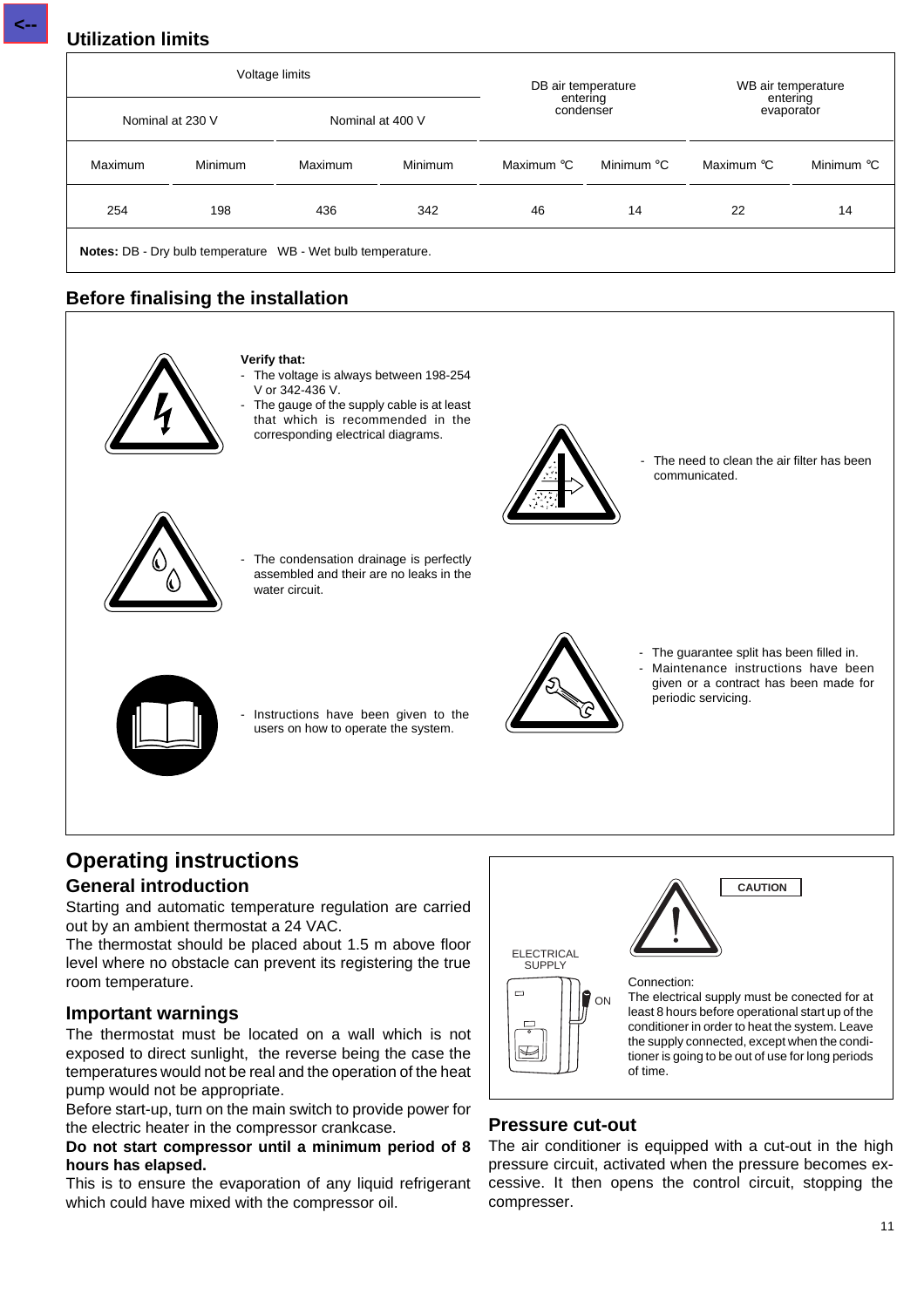fore resetting, the compresser should be disconnected by means of the thermostat and the malfunction which caused the abnormal pressure repaired.

To reset, press the lug of the cutout spring and put the thermostat in one of the operating positions.

# **Thermostat diagrams**

#### **Start up process for the T-11 thermostats**

These thermostats have three basic operating modes:

**a) For ventilation only:** Lever A in CONT position. Lever B in OFF. Dial in any position.

#### **b) Summer conditioning:**

Lever A in CONT or AUTO position. Lever B in COOL position. Dial set at temperature required.

#### **c) Winter conditioning:**

(with heat coils)

Lever A in CONT or AUTO position.

Lever B in HEAT position.

Dial set at temperature required.

In the OFF position the cooling plant is switched off.

When lever A is in the CONT position, only the fan operates. In the COOL or HEAT and AUTO , position the fan operates in unison with the compressor or electrical resistance heater if it is incorporated (depending on the thermostat setting and the room temperature). The plant is completely shut down when lever A is the AUTO position and lever 'B is in the OFF position.



# **Maintenance Cleaning of filters**

12

Keep the coils' air filters in good condition. Check them at least once every fortnight.

# **Priming the drainage siphon**

To avoid problems with water from condensation we recommend that the drainage siphon be primed when starting up and before the beginning of each season so as to avoid, from the very beginning, the intake of air into this pipe.

## **Unit outflow ducts**

The unit outflow, intended for ducts, is supplied without a protective grill. When maintenance work is being done this must be taken into account.



# **Cleaning the outdoor unit**

Dirt must not be allowed to accumulate on the outdoor unit. This must be cleaned as often as necessary with a brush,



Check the outdoor unit periodically to see whether either the outlet or the inlet are blocked up with dirt or leaves etc.

The internal coil and other components of the outdoor unit must also be periodically cleaned. Contact your concessionary or maintenance service.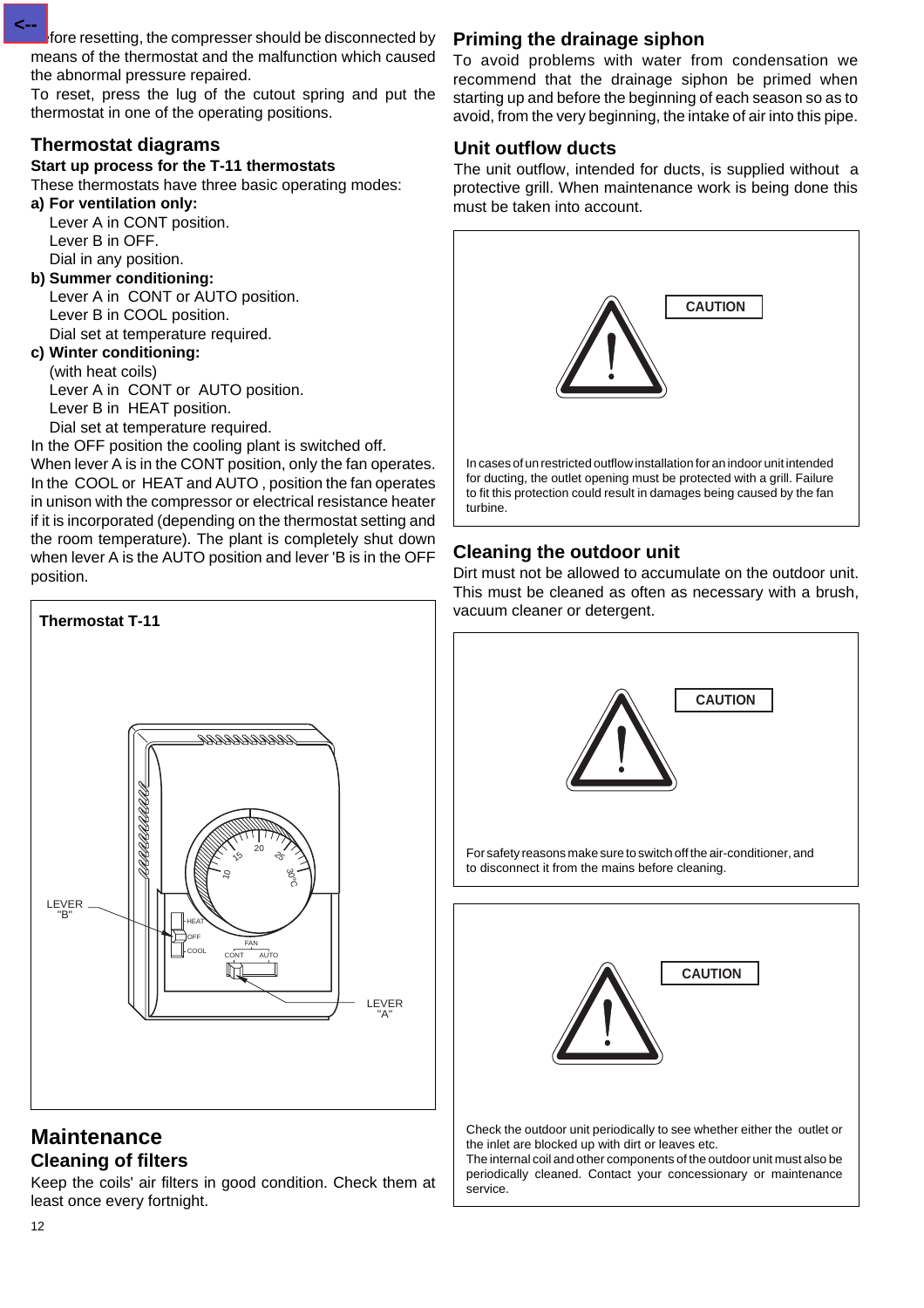

**<--**

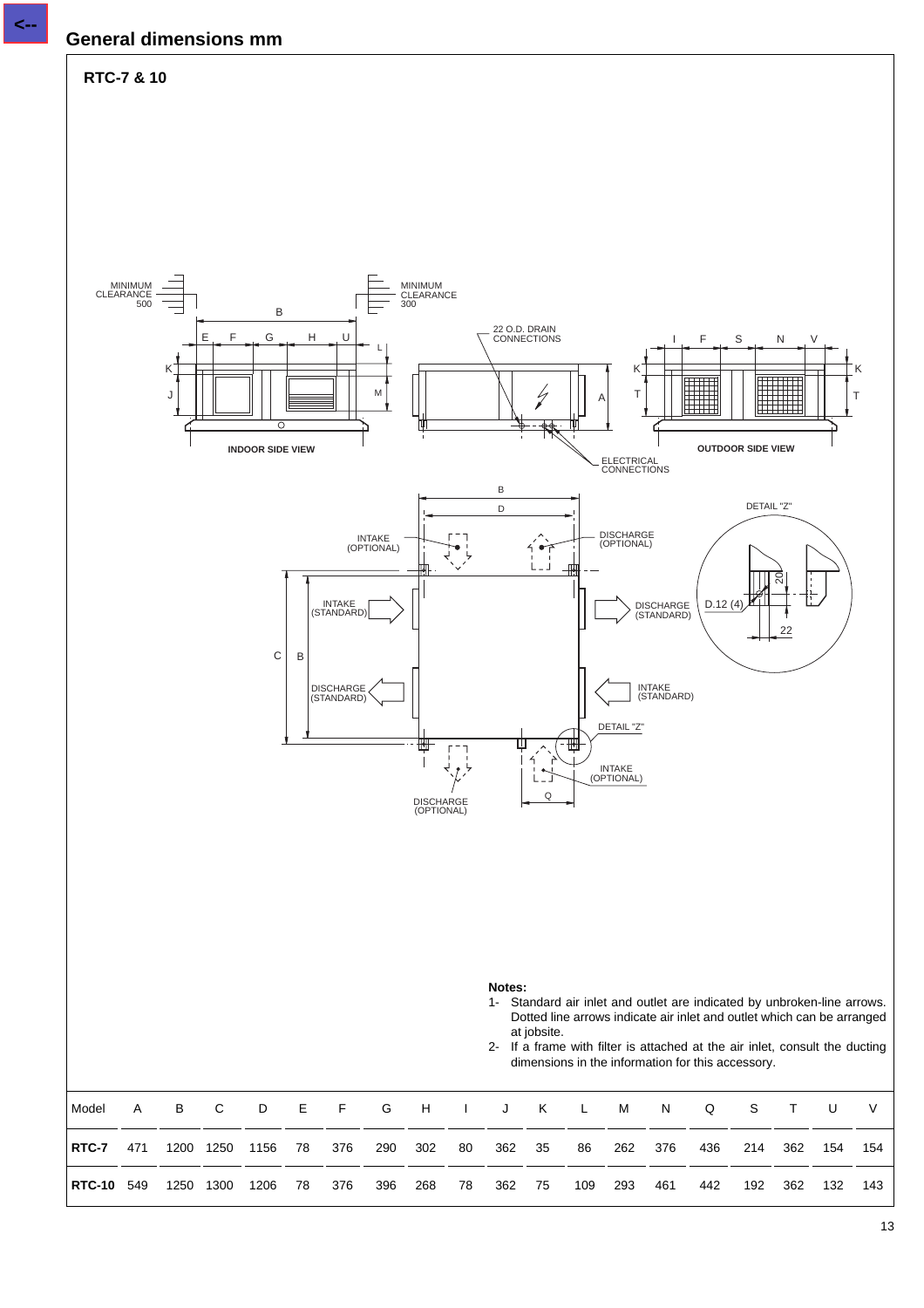# **General dimensions mm**

**<--**



14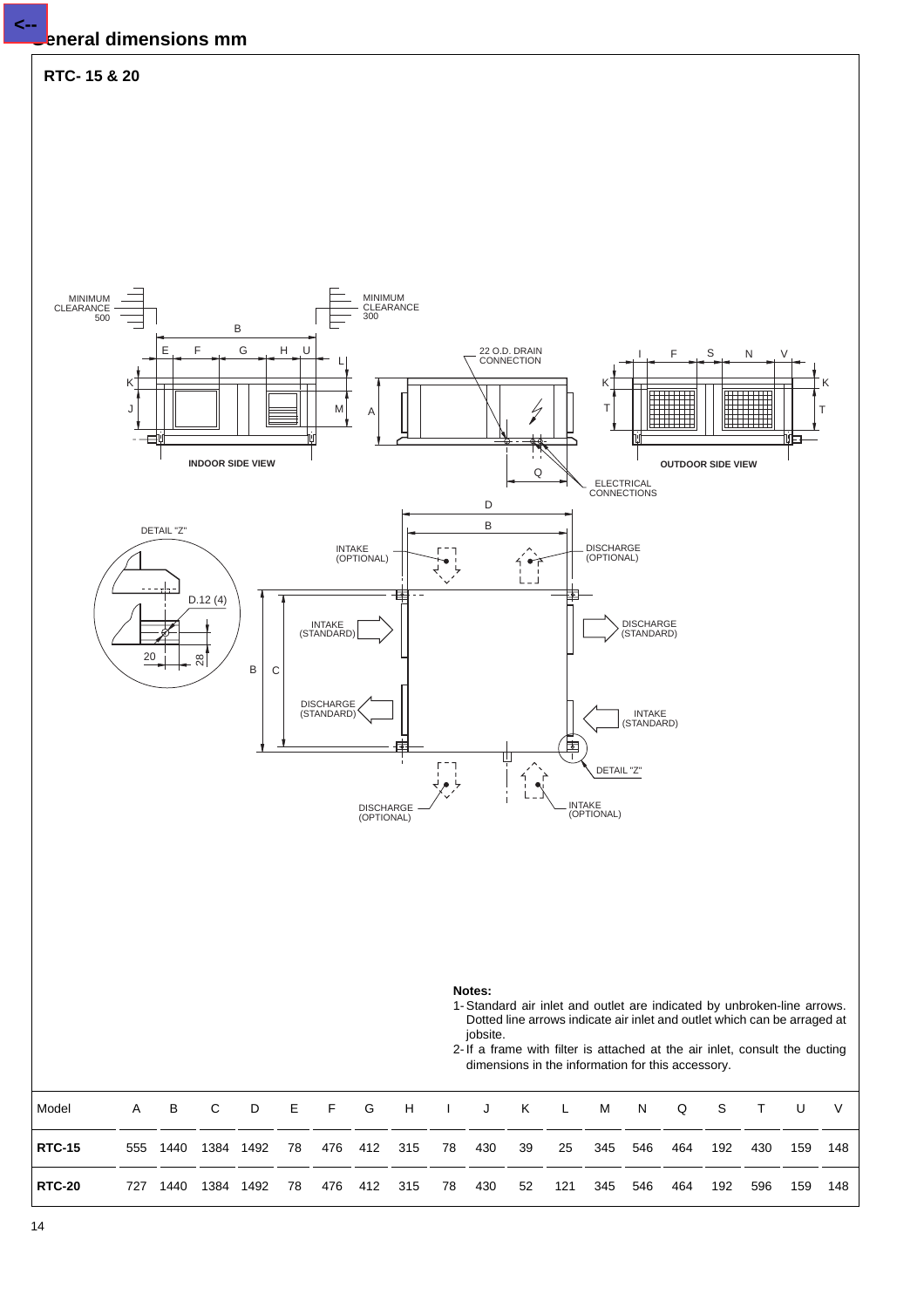

2- Standard air inlet and outlet are indicated by unbroken-line arrows. Dotted line arrows indicate air inlet and outlet which can be arraged at jobsite.

| Model         | A       | B     | $\overline{C}$ | D   | E.  | <b>Example 19</b> | G   |      | $H$ $I$ $J$ |         |      |
|---------------|---------|-------|----------------|-----|-----|-------------------|-----|------|-------------|---------|------|
| <b>RTC-25</b> | 1750    | 1700  | 123            | 233 | 442 | 315               | 133 | 1650 | 870         | 1690    | 1750 |
| <b>RTC-30</b> | 2 1 5 0 | 2 100 | 323            | 433 | 350 | 400               | 540 | 2050 | 870         | 1 7 1 0 | 1770 |

554

 $\begin{array}{|c|c|c|}\n\hline\n\text{AB} & \text{BA} \\
\hline\n\text{AB} & \text{BA} \\
\hline\n\end{array}$ 

ក $\overline{\mathbb{S}}$ 

ని

50

.<br>। २८

60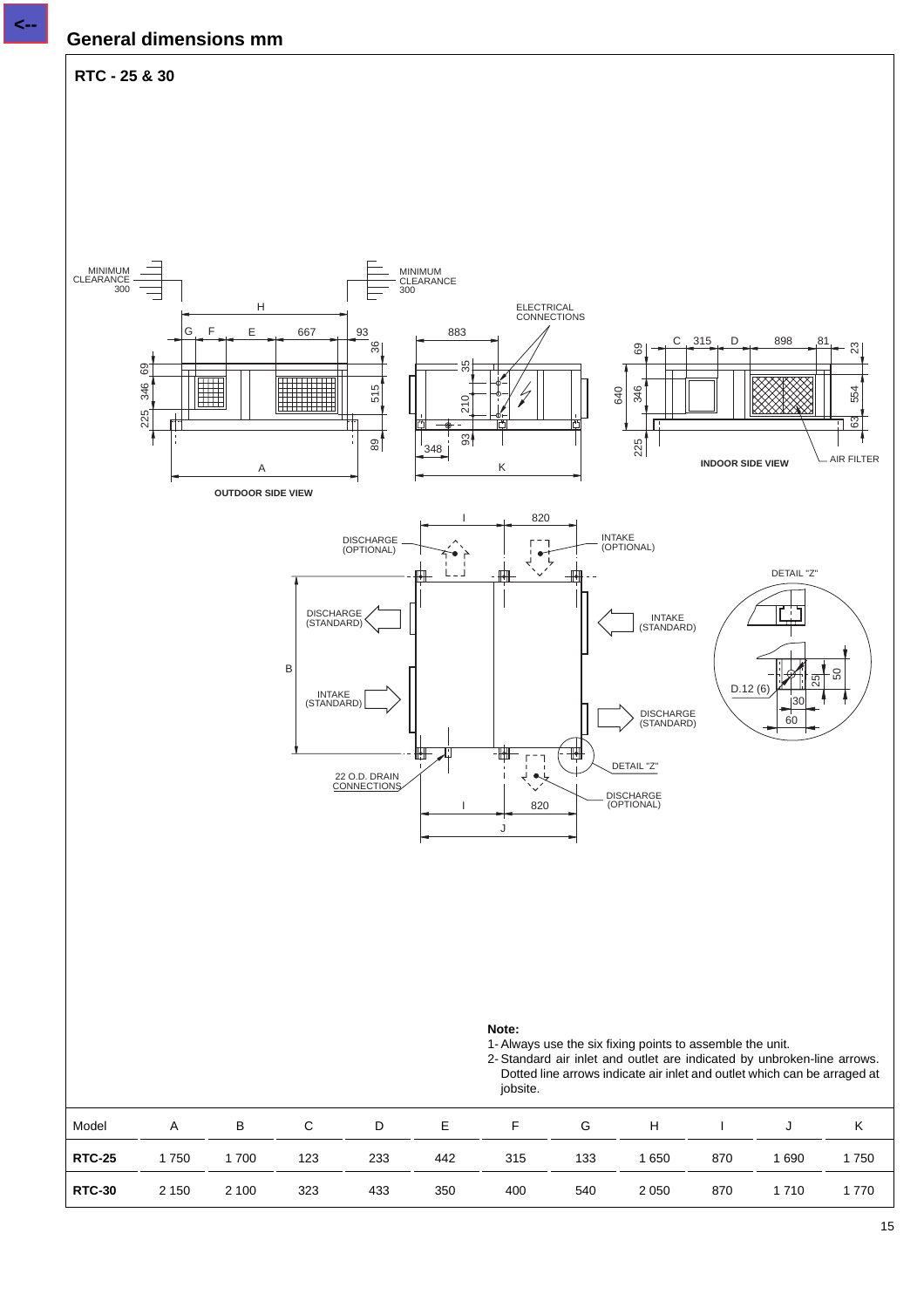#### **RTC-7, 230.1.50**

230V, 1 ~, 50 Hz,  $\frac{+}{-}$  $\frac{1}{\pi}$ L1 N Q  $\mathbf{I}$ 30 m A  $\frac{32}{32}$ A 4 mm 2 CROSS SECTION 1.5 mm 2 CROSS SECTION **NEUTRAL** NEUTRAL 近手 ⊣ f F9  $\overline{a}$  $\frac{1}{\pi}$ L1 | N || N |L01|| B | G | R |R1 | W |W1| Y |10 |12 RTC-7 1.5  $mm<sup>2</sup>$  CROSS SECTION  $G | R | W | Y$ 24V AMBIENT THERMOSTAT I-1080-0/e NOTE: A FLOW-RATE CONTROL (F9) SHOULD BE INSTALLED IF AN ELECTRIC HEATER IS ADDED TO THE EQUIPMENT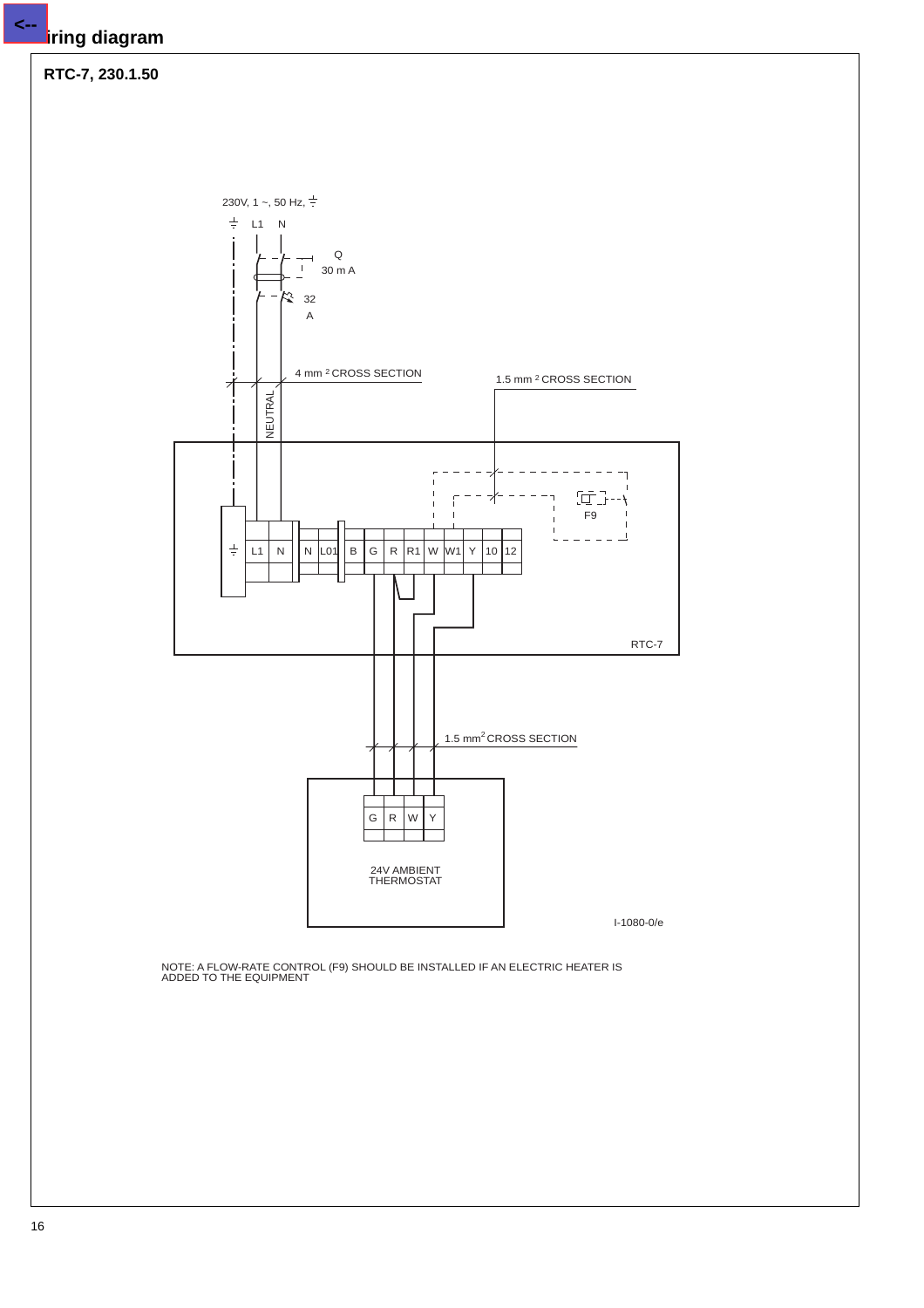#### **RTC-10 & 15, 400.3.50**

400V, 3 ~, 50 Hz, N,  $\frac{+}{-}$  $\frac{1}{2}$  L1 L2 L3 N  $\frac{Q1}{(A)}$ A mm<sup>2</sup><br>CROSS<br>SECTION MODEL **Q1**  $\overline{\phantom{a}}$  $\overline{\phantom{a}}$  $\overline{\phantom{a}}$  $\overrightarrow{1}$  Q  $\overline{a}$  $\overline{a}$  $\overline{a}$  $\begin{array}{c} 1 \\ 30 \text{ m A} \end{array}$ **RTC-10** 20 2.5 K2 Q1 **RTC-15** 32 4 A mm2 CROSS SECTION 1.5 mm<sup>2</sup> CROSS SECTION **NEUTRAL** NEUTRAL  $\begin{bmatrix} \begin{matrix} 1 & 1 \\ 1 & 1 \end{matrix} & \begin{matrix} 1 & 1 \\ 1 & 1 \end{matrix} & \begin{matrix} 1 & 1 \\ 1 & 1 \end{matrix} & \begin{matrix} 1 & 1 \\ 1 & 1 \end{matrix} & \begin{matrix} 1 & 1 \\ 1 & 1 \end{matrix} & \begin{matrix} 1 & 1 \\ 1 & 1 \end{matrix} & \begin{matrix} 1 & 1 \\ 1 & 1 \end{matrix} & \begin{matrix} 1 & 1 \\ 1 & 1 \end{matrix} & \begin{matrix} 1 & 1 \\ 1 & 1 \end{matrix} & \begin{matrix} 1 & 1 \\ 1 & 1$  $\overline{\mathcal{X}}$ F9  $\overline{+}$  $\overline{\phantom{0}}$  $\frac{1}{\pi}$  $\lfloor$  L3  $\lfloor$  N  $\rfloor$  N  $\lfloor$  L01 $\rfloor$  B  $\lfloor$  G  $\lfloor$  R  $\lfloor$  R1  $\rfloor$  W  $\lfloor$  W1 $\rfloor$  Y  $\lfloor$  10  $\lfloor$  12  $L1$   $L2$ RTC-10 RTC-15 1.5 mm<sup>2</sup> CROSS SECTION  $G R W Y$ 24V AMBIEMT THERMOSTAT I-1204-0/e

NOTE: A FLOW-RATE CONTROL (F9) SHOULD BE INSTALLED IF AN ELECTRIC HEATER IS ADDED TO THE EQUIPMENT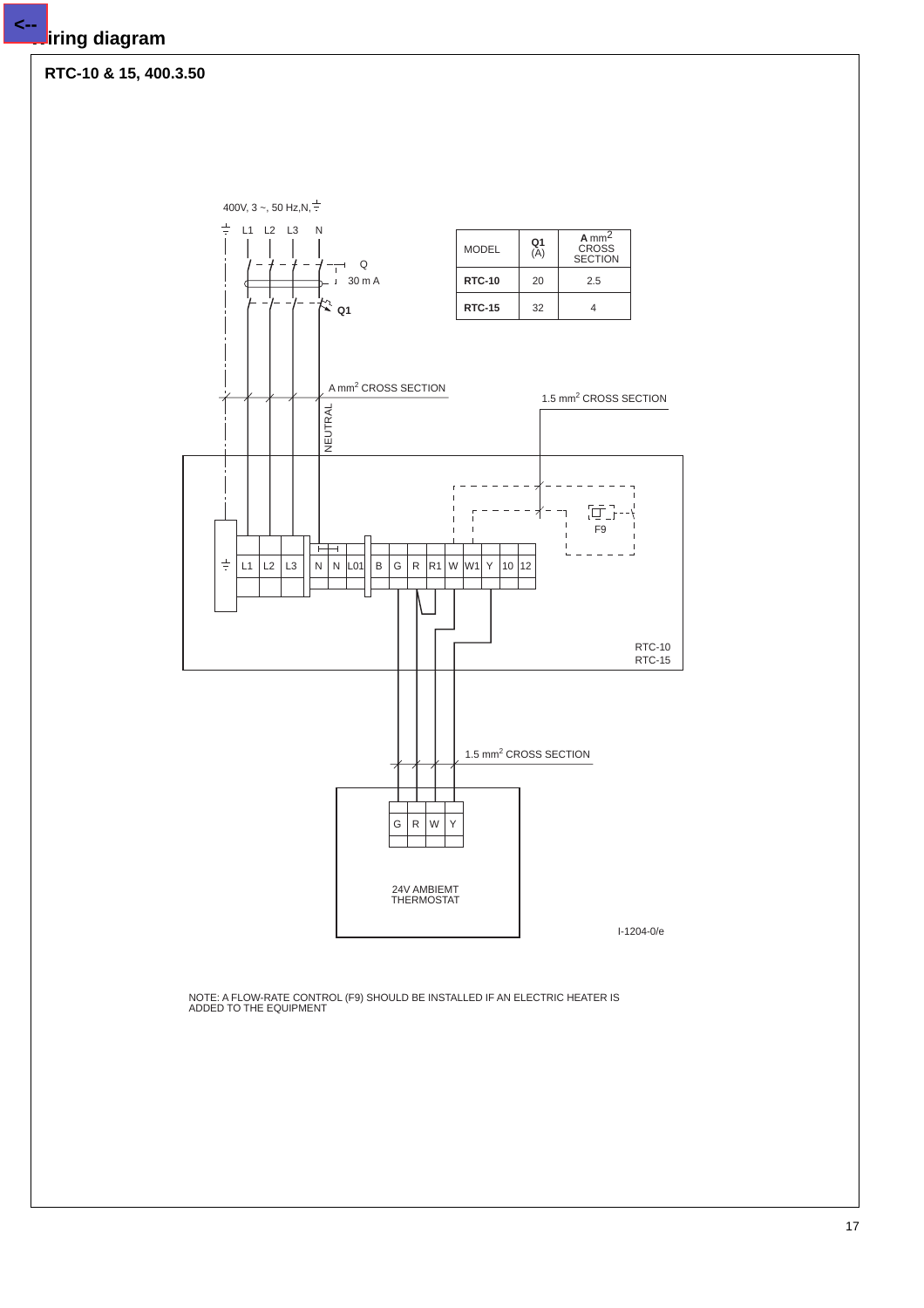**<--**



NOTE: A FLOW-RATE CONTROL (F9) SHOULD BE INSTALLED IF AN ELECTRIC HEATER IS ADDED TO THE EQUIPMENT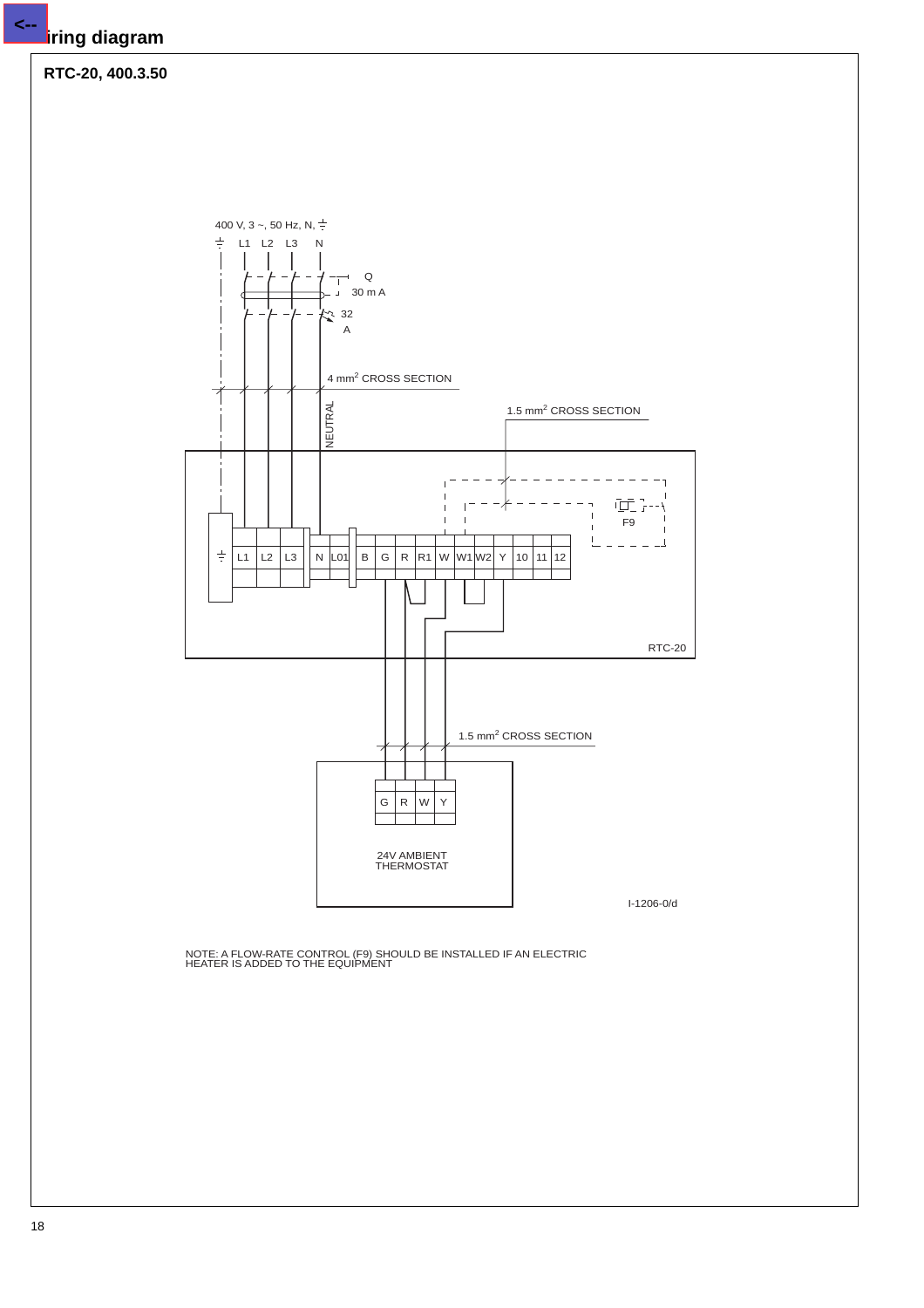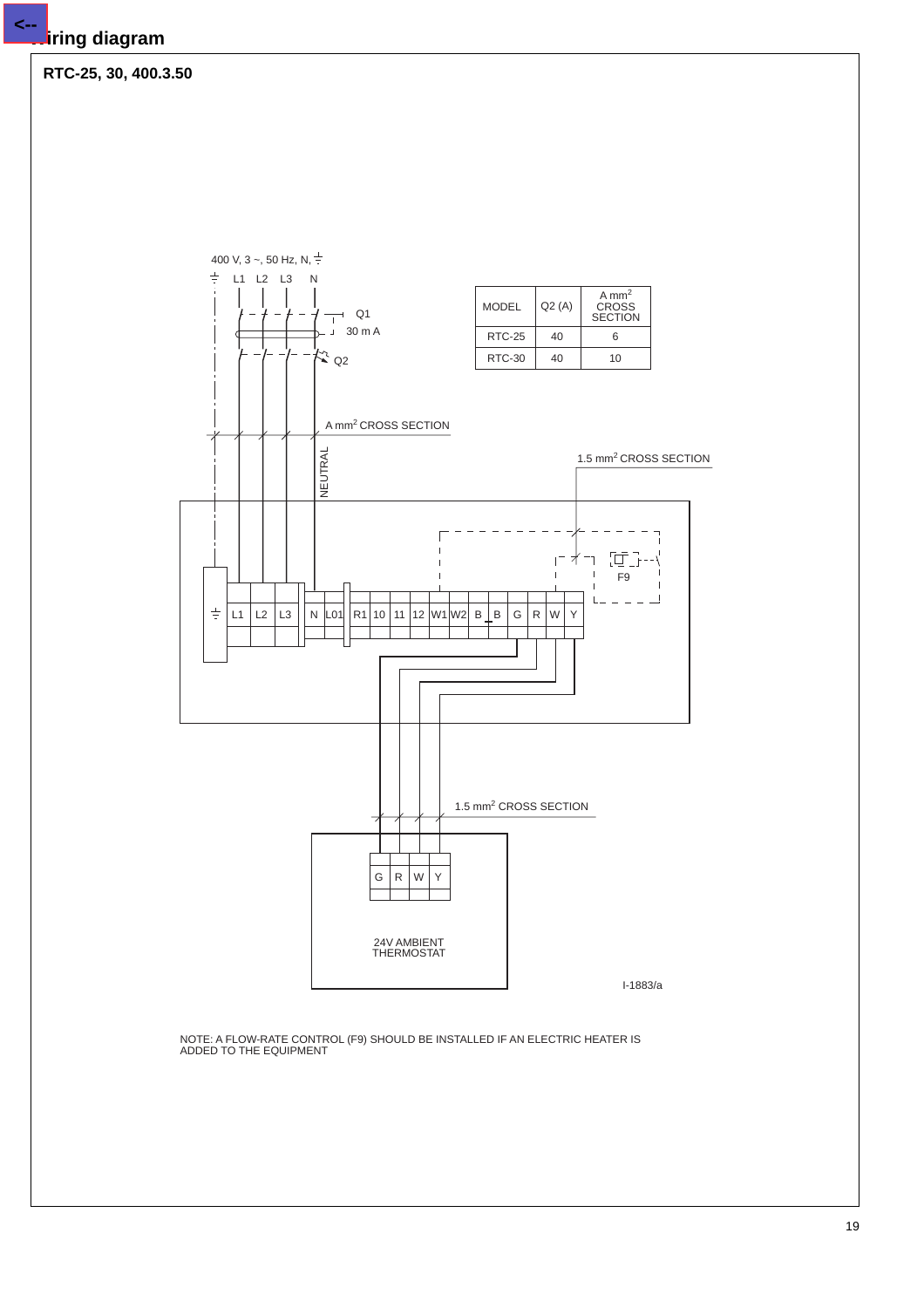#### **RTC-7, 230. 1.50**

**DM:** TO CONTROL M1: COMPRESSOR TO CONTROL DIAGRAM JOBSITE INSTALLATION COMPRESSOR CONDENSER FAN MOTOR EVAPORATOR FAN MOTOR 5 kW, 1~ INDOOR HEATER ELECTRIC



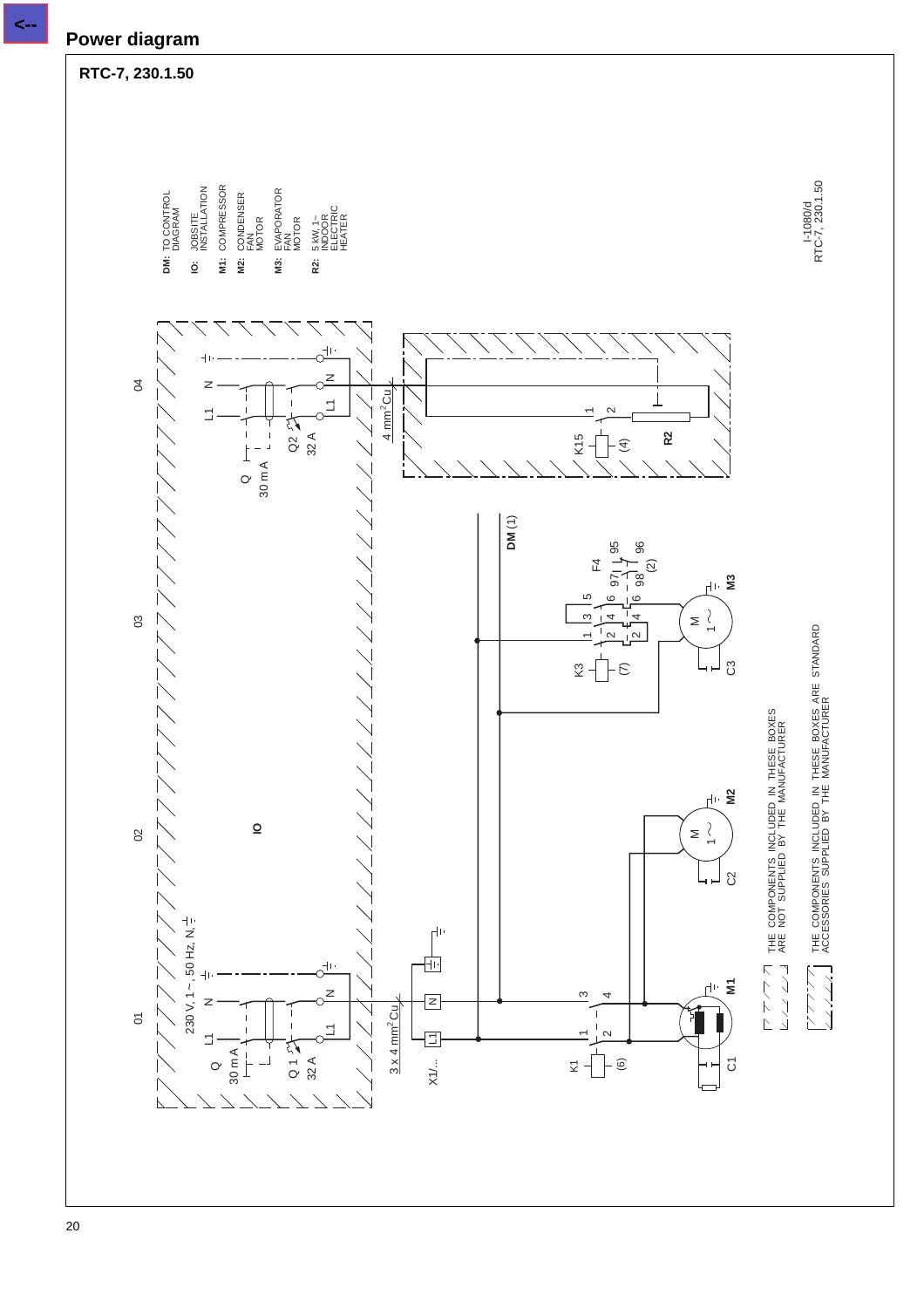#### **RTC-10, 400.3.50**

1-1204/d<br>RTC -10, 400.3.50 RTC -10, 400.3.50

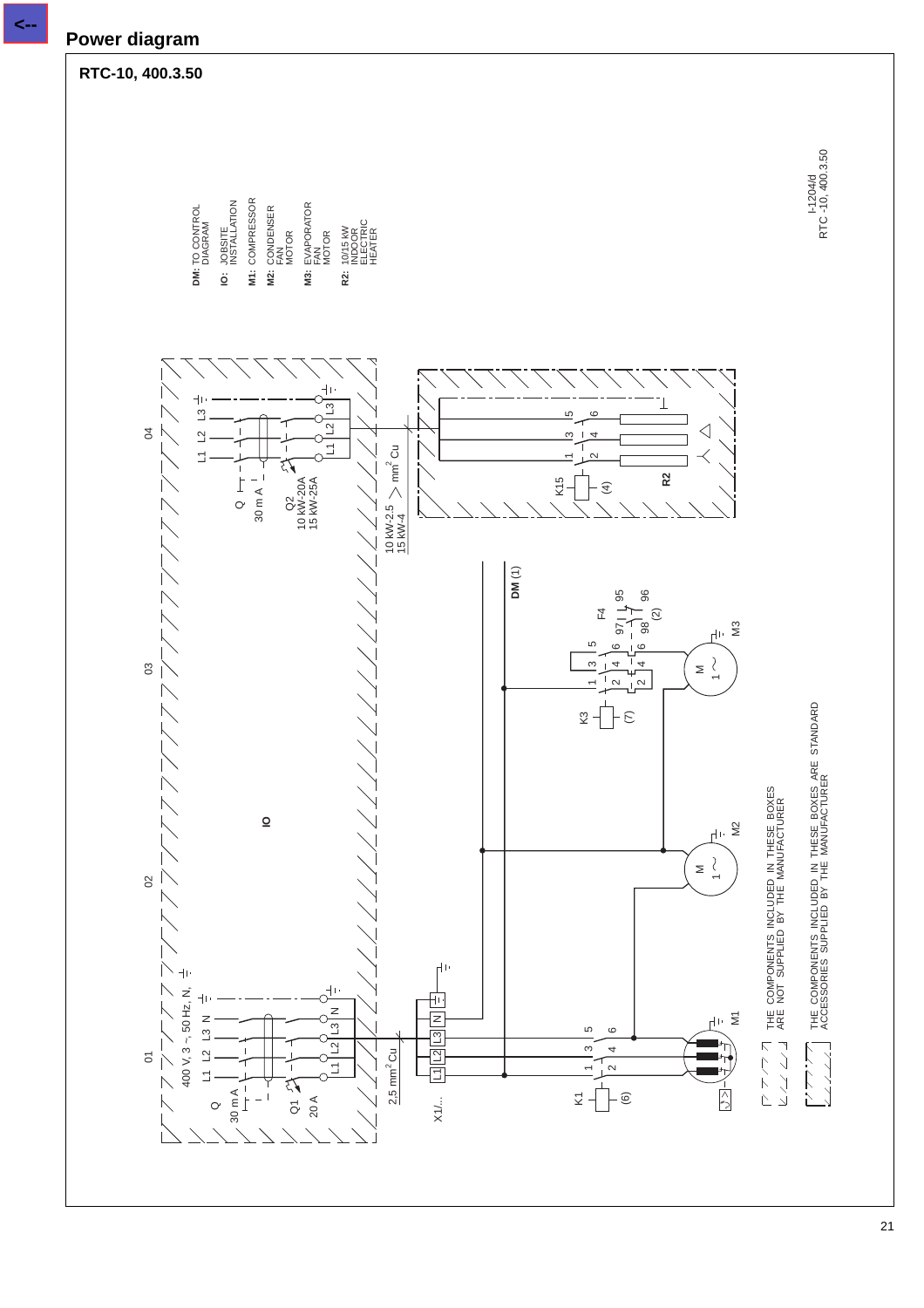

#### **RTC-15, 400.3.50**

TO CONTROL DIAGRAM

**DM: TO CONTROL IO: M1: COMPRESSOR M2: M3: R2:** JOBSITE INSTALLATION COMPRESSOR CONDENSER FAN MOTOR EVAPORATOR FAN MOTOR 10/15 kW INDOOR HEATER

ELECTRIC



1-1205/d<br>RTC-15, 400.3.50 RTC-15, 400.3.50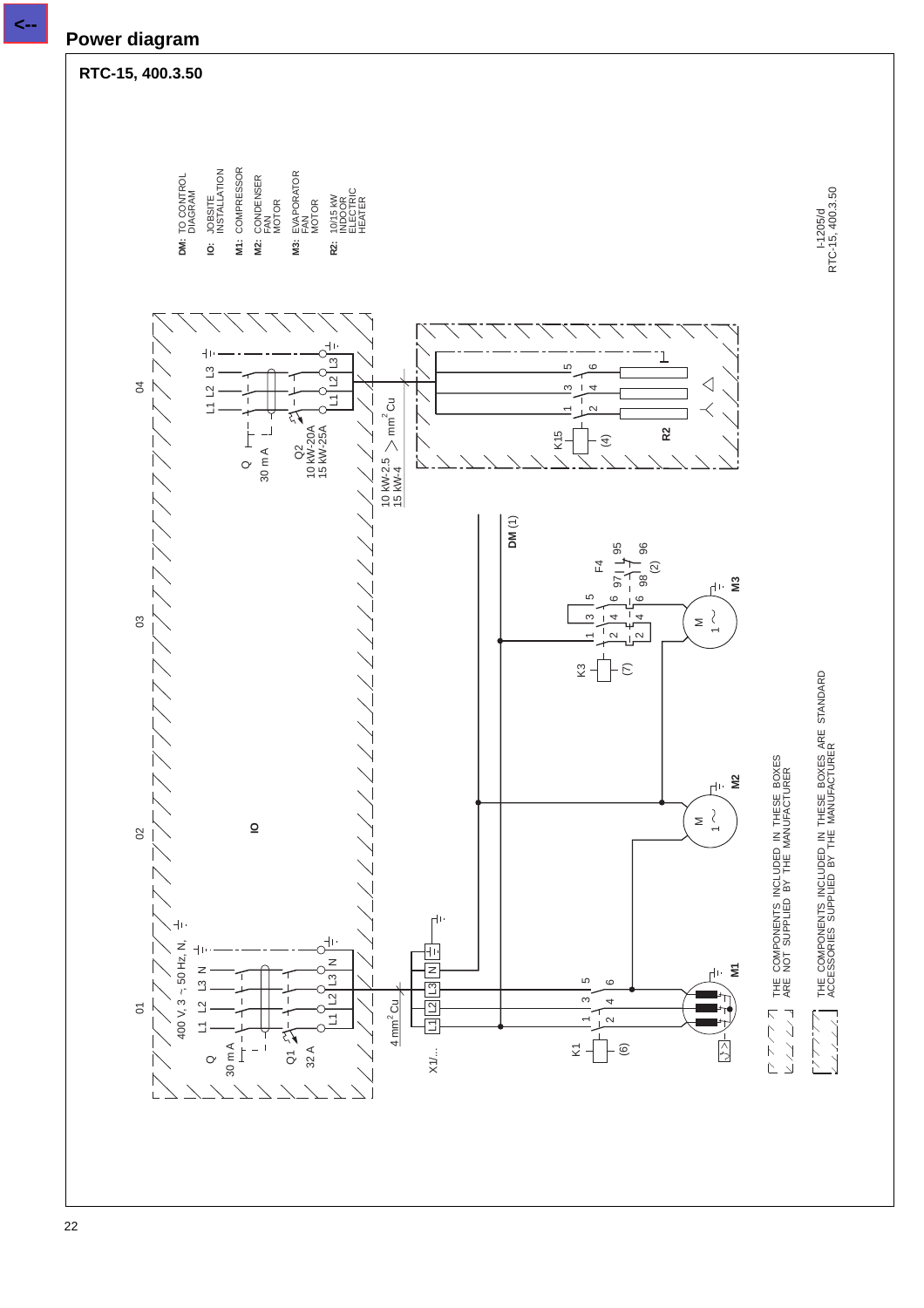# **RTC-20, 400.3.50**

l-1206/e<br>RTC-20, 400.3.50 RTC-20, 400.3.50

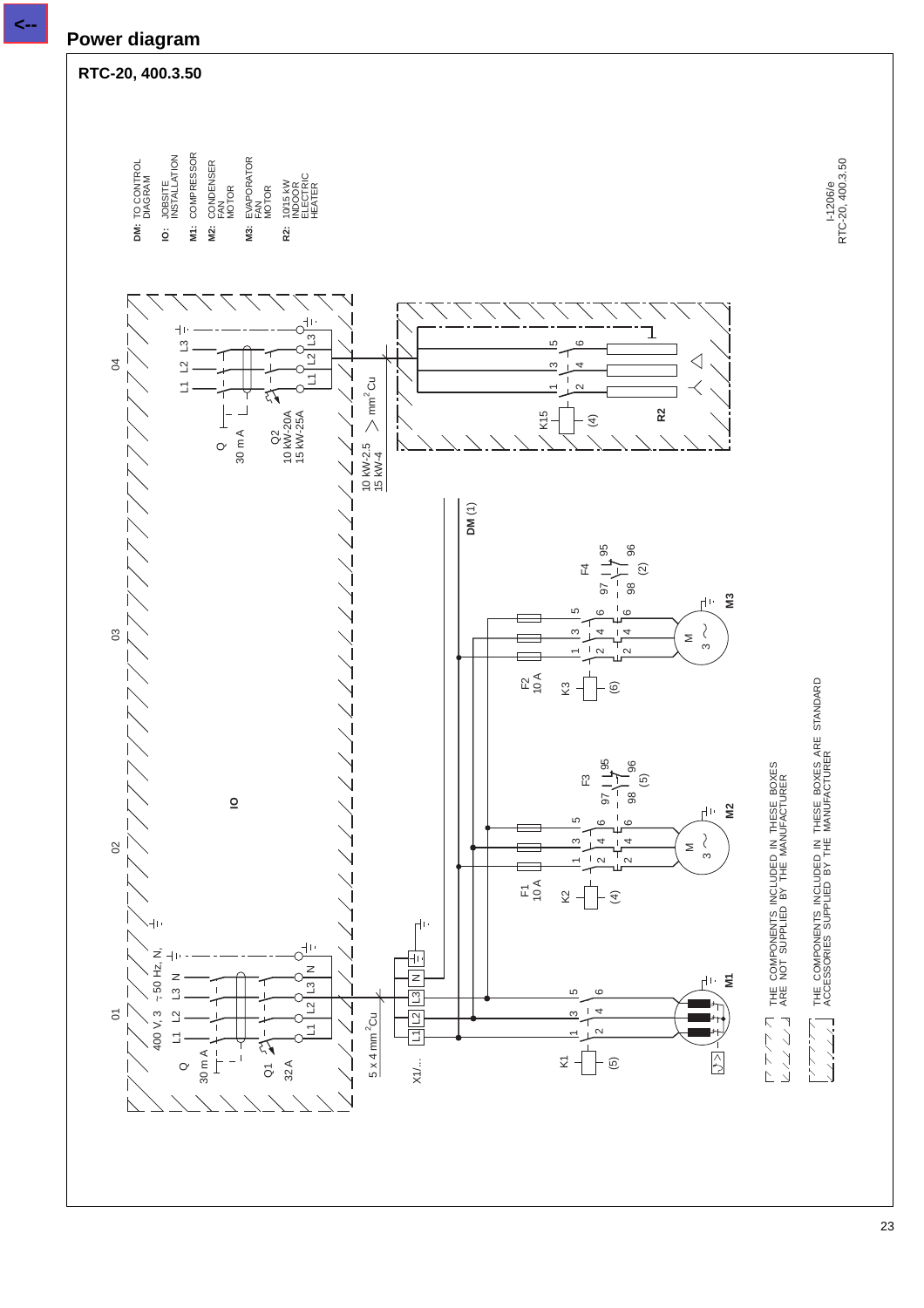#### **RTC-25, 30, 400.3.50**

**DM: TO CONTROL** M1: COMPRESSOR **M2: M3:** TO CONTROL DIAGRAM JOBSITE INSTALLATION COMPRESSOR NDOOR<br>FAN OUTDOOR Z<br>F 10/15 kW INDOOR HEATER ELECTRIC



I-1885/a 400.3.50 RTC-25, 30

ACCESSORIES SUPPLIED BY THE MANUFACTURER

12111.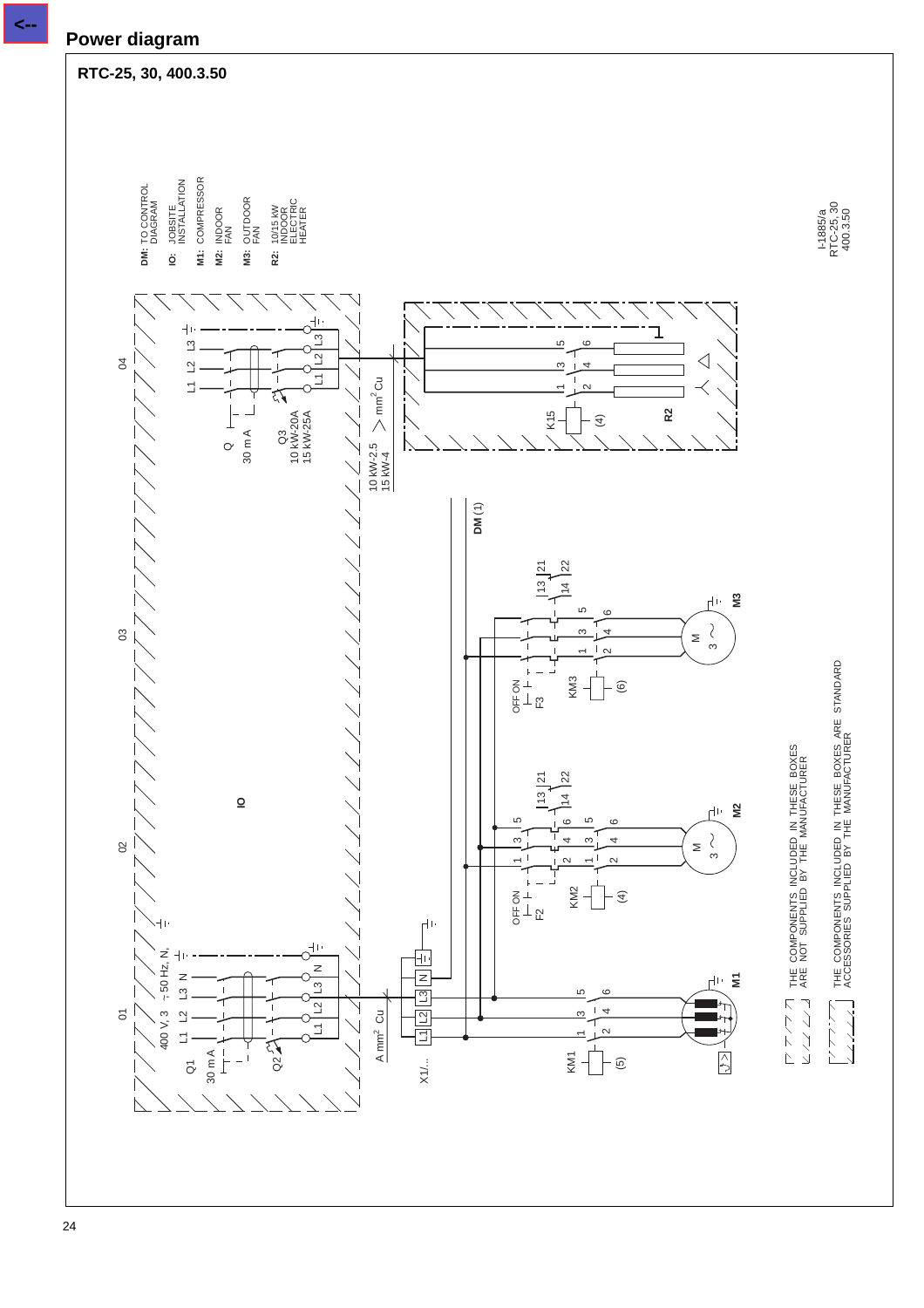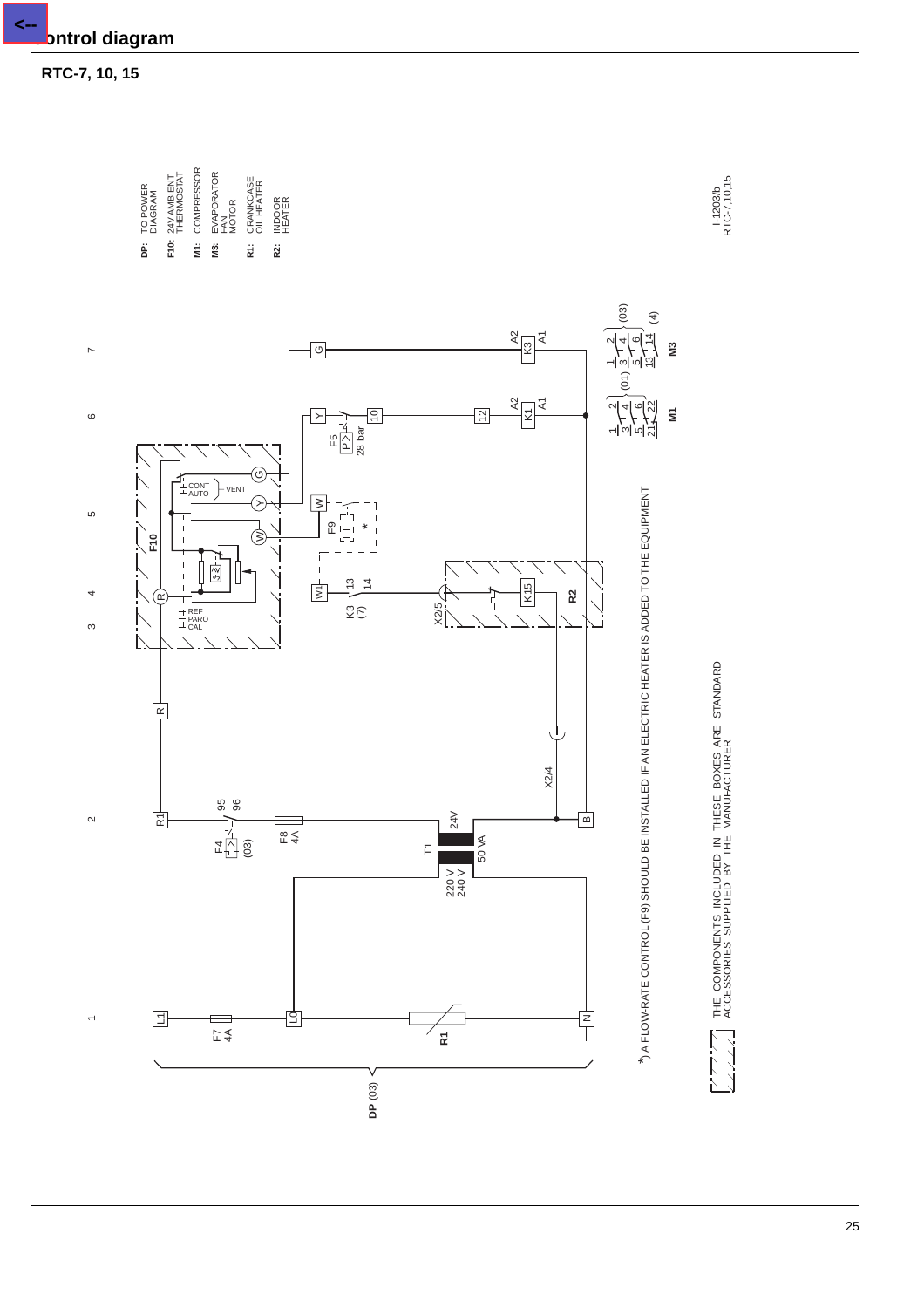# **Control diagram**

# **RTC-20**

**<--**

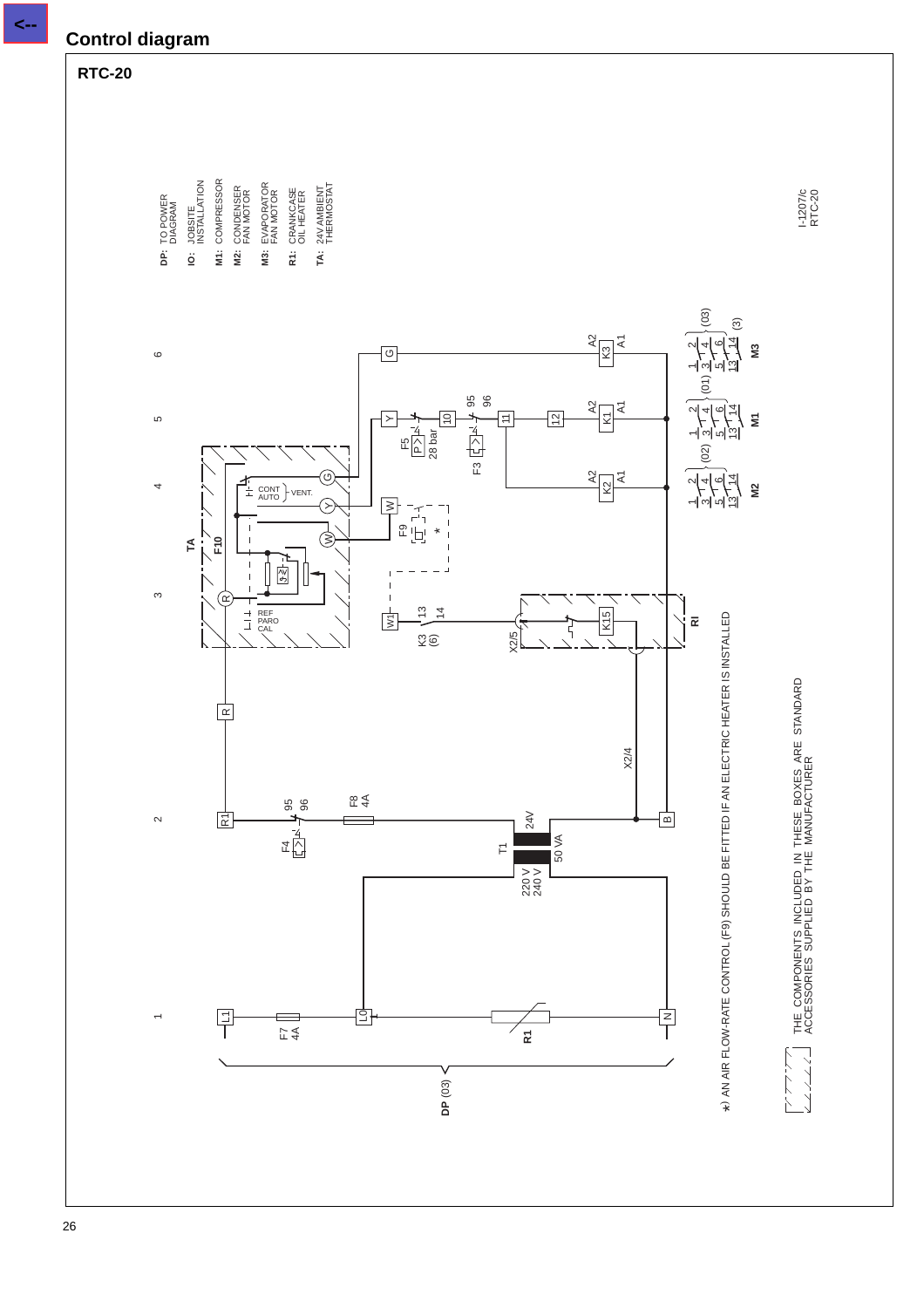

27

# **Control diagram**

**<--**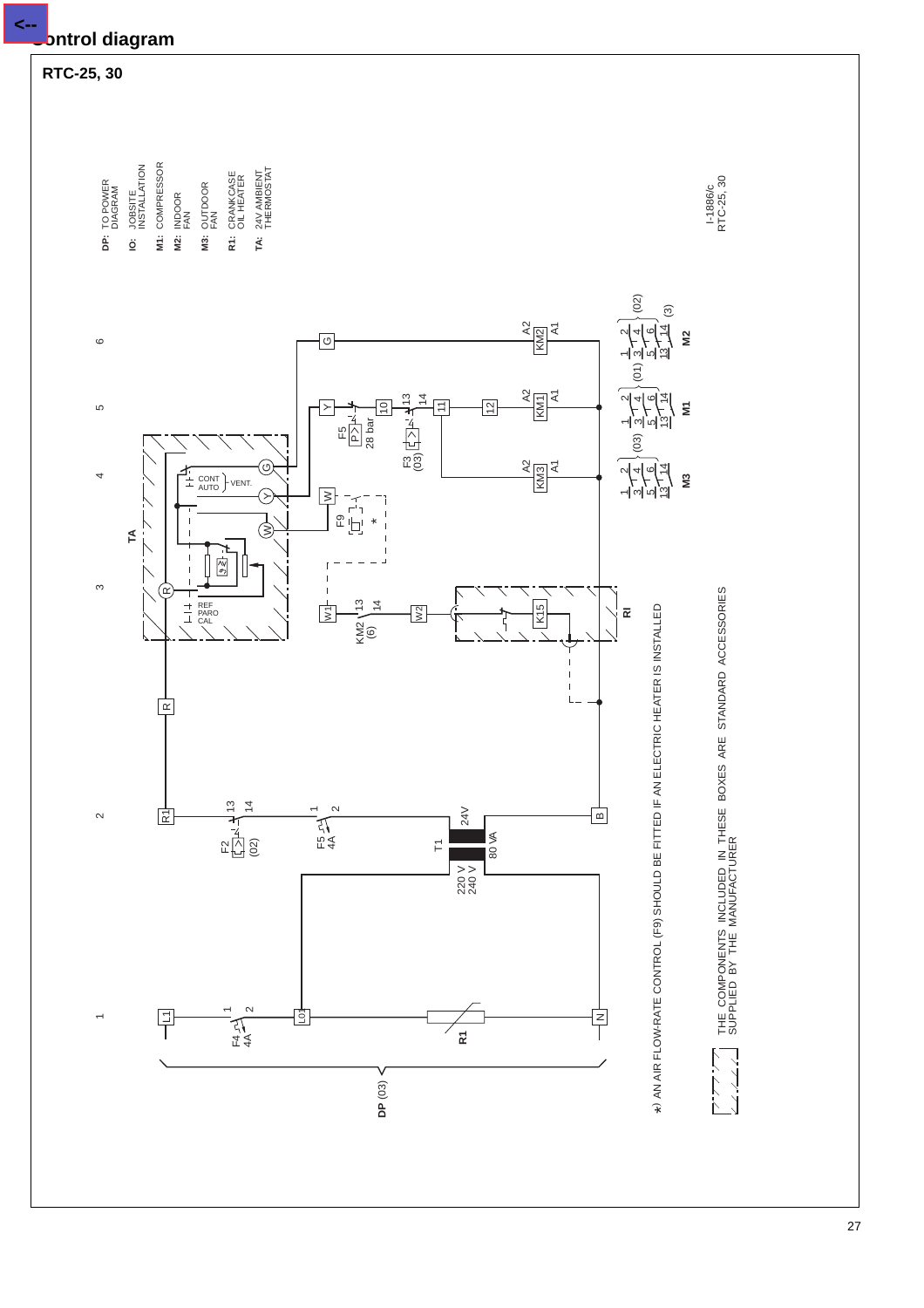# **Optional accessories fot the RTC air conditioner**

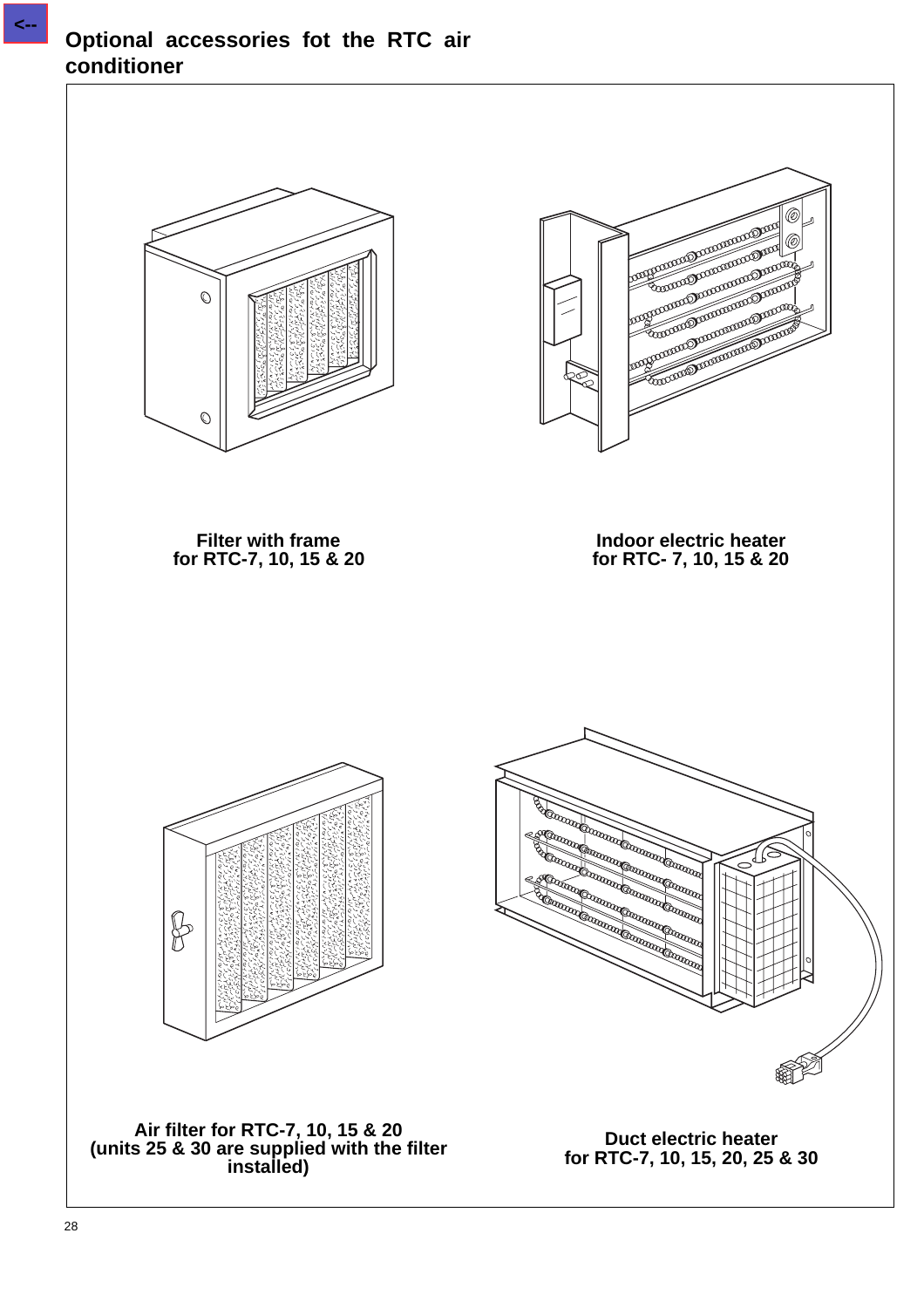#### **Filter with frame**

**<--**

Designed to be filted in the air inlet of either the indoor or outdoor fan.

The incorporated filter is of the regenerable type, with opencell polyurethane foam filter mat.

#### **Positions and general dimensions mm**

The configuration of the filter-frame makes it possible to position the cover giving access to the filter on any of the four sides of the duct. In any case, it should be borne in mind when designing the air ducting that the incorporation of this accessory, **always entails a 90**°**C turn in the channelling of the air entry into the unit**, tas shown in the drawing below.



| Model                                   |        |   | <b>RTC-7/10</b> | <b>RTC-15/20</b> |
|-----------------------------------------|--------|---|-----------------|------------------|
|                                         | Height | A | 403             | 482              |
| <b>Dimensions</b><br>of filter<br>frame | Width  | B | 419             | 528              |
|                                         | Depth  | C | 164             | 174              |
| <b>Dimensions</b>                       |        | D | 364             | 434              |
| of filter opening                       |        | E | 380             | 480              |
|                                         | Height |   | 413             | 490              |
| <b>Dimensions</b><br>with<br>packaging  | Width  |   | 430             | 540              |
|                                         | Depth  |   | 210             | 220              |

#### **Filter pressure drop (mm WG)**

| Flow rate |              | <b>RTC-7/10</b> | RTC-15/20 |      |  |
|-----------|--------------|-----------------|-----------|------|--|
| $m^3/h$   | mm WG        | Pa              | mm WG     | Pa   |  |
| 1 300     | 0.64         | 6.2             |           |      |  |
| 1 500     | 0.80<br>7.8  |                 |           |      |  |
| 2 0 0 0   | 1.20         | 11.7            |           |      |  |
| 2 500     | 1.60         | 15.6            | 0.82      | 8.0  |  |
| 3 0 0 0   | 2.10         | 20.5            | 1.06      | 10.3 |  |
| 3500      | 2.60<br>25.4 |                 | 1.35      | 13.0 |  |
| 4 0 0 0   | 3.20         | 31.3            | 1.65      | 16.0 |  |
| 4 500     |              |                 | 2.00      | 19.6 |  |
| 5 0 0 0   |              |                 | 2.30      | 22.5 |  |
| 5 500     |              |                 | 2.70      | 26.4 |  |
| 6 0 0 0   |              |                 | 3.00      | 29.4 |  |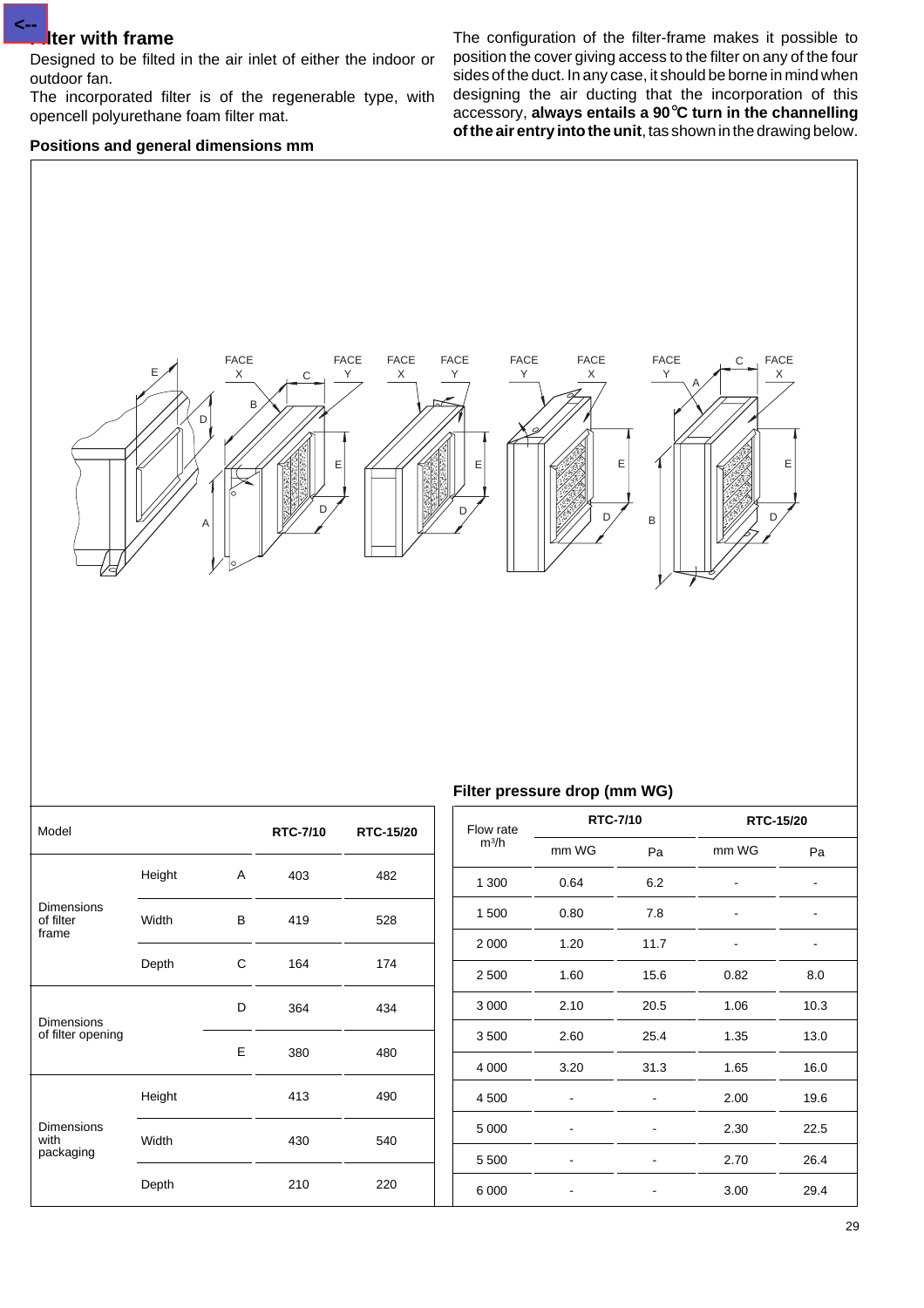**<--**

### Regenerable type, with open-cell polyurethane foam filter mat.

#### **General dimensions mm**

It can be adapted to eiher evaporator or condenser side. Once attached, the filter will exceed the conditioner's outer dimensions by 100 mm.



| Model                                  |        |   | <b>RTC-7/10</b> | <b>RTC-15/20</b> |  |
|----------------------------------------|--------|---|-----------------|------------------|--|
|                                        | Height | Α | 356             | 426              |  |
| Filter<br>dimen-<br>sions              | Width  | В | 370             | 470              |  |
|                                        | Depth  | С | 100             | 100              |  |
|                                        | Height |   | 375             | 445              |  |
| <b>Dimensions</b><br>with<br>packaging | Width  |   | 450             | 550              |  |
|                                        | Depth  |   | 110             | 110              |  |

#### **Filter pressure drop (mm WG)**

| Flow rate m <sup>3</sup> /h |                | RTC-7/10       | RTC-15/20                |                              |  |
|-----------------------------|----------------|----------------|--------------------------|------------------------------|--|
|                             | mm WG          | Pa             | mm WG                    | Pa                           |  |
| 1 300                       | 0.64           | 6.20           | $\overline{\phantom{a}}$ | $\overline{\phantom{a}}$     |  |
| 1 500                       | 0.80           | 7.80           |                          | $\overline{a}$               |  |
| 2 0 0 0                     | 1.20           | 11.70          | -                        | $\qquad \qquad \blacksquare$ |  |
| 2 500                       | 1.60           | 15.60          | 0.82                     | 8.0                          |  |
| 3 0 0 0                     | 2.10           | 20.50          | 1.06                     | 10.3                         |  |
| 3500                        | 2.60           | 25.40          | 1.35                     | 13.0                         |  |
| 4 0 0 0                     | 3.20           | 31.30          | 1.65                     | 16.0                         |  |
| 4 5 0 0                     | $\blacksquare$ | $\blacksquare$ | 2.00                     | 19.6                         |  |
| 5 0 0 0                     | $\blacksquare$ | $\blacksquare$ | 2.30                     | 22.5                         |  |
| 5 5 0 0                     | $\blacksquare$ | $\blacksquare$ | 2.70                     | 26.4                         |  |
| 6 0 0 0                     | $\blacksquare$ | $\blacksquare$ | 3.00                     | 29.4                         |  |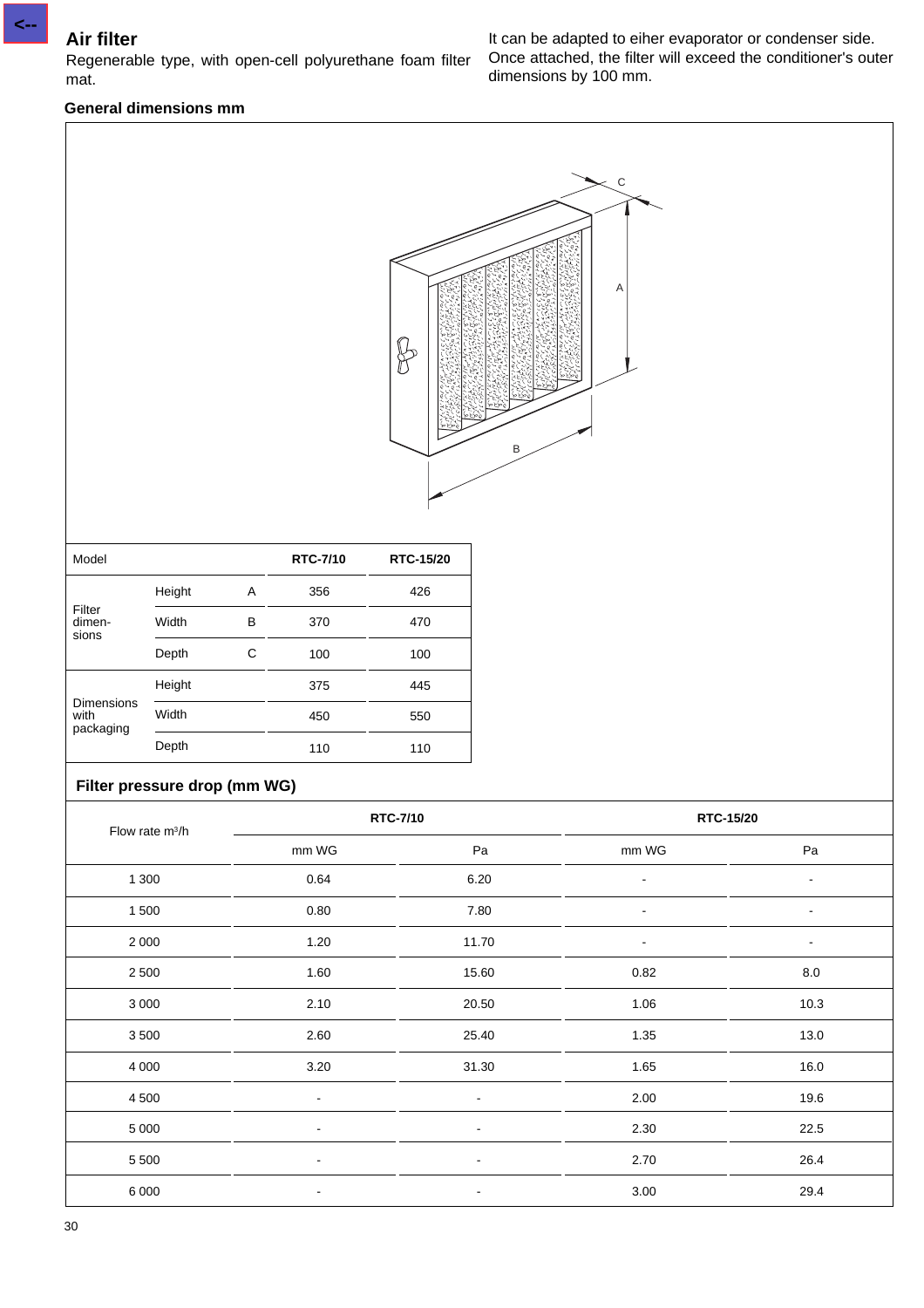#### **Indoor electric heater**

**<--**

These are resistances of air-exposed wires and are comprised of the following elements:

Air-exposed chrome-nickel wire resistances.

Contactors actuated by a high-reliability 24 V coil.

Safety thermal protector which disconnects the control circuit when it detects an abnormally high temperature.

Flow rate control designed to prevent the heater from

#### **General dimensions mm**

functioning if the fan has not been turned on.

Start triangle terminal board for 400.3.50.

Quick connector for connection of control cables between heater and conditioner

#### **Warning:**

Whenever an electric heater is installer, a flow-rate control must be fitted so that the heater cannot function when the fan is not turned on.



#### **Characteristics**

| For installation in heat pump size | RTC-7   | RTC-7, 10, 15 & 20 |                 |                 |                 |
|------------------------------------|---------|--------------------|-----------------|-----------------|-----------------|
| Power                              | kW      | 5                  | 5               | 10              | 15              |
| Capacity                           | kcal/h  | 4 3 0 0            | 4 3 0 0         | 8 600           | 12 900          |
| Power supply                       | V.Ph.Hz | 230.1.50           |                 | 400.3.50        |                 |
| Consumption                        | Α       | 22                 | 13/7.5          | 26/15           | 39/23           |
| Pressure with nominal flow rate    | mm WG   | 1                  | 1               | 2               | $\overline{2}$  |
| Packaged dimensions                | mm      | 370 x 510 x 140    | 370 x 510 x 140 | 370 x 510 x 140 | 370 x 510 x 140 |
| Net weight                         | kg      | 2.3                | 2.3             | 3.1             | 3.8             |
| Gross weight                       | kg      | 2.7                | 2.7             | 3.4             | 4.2             |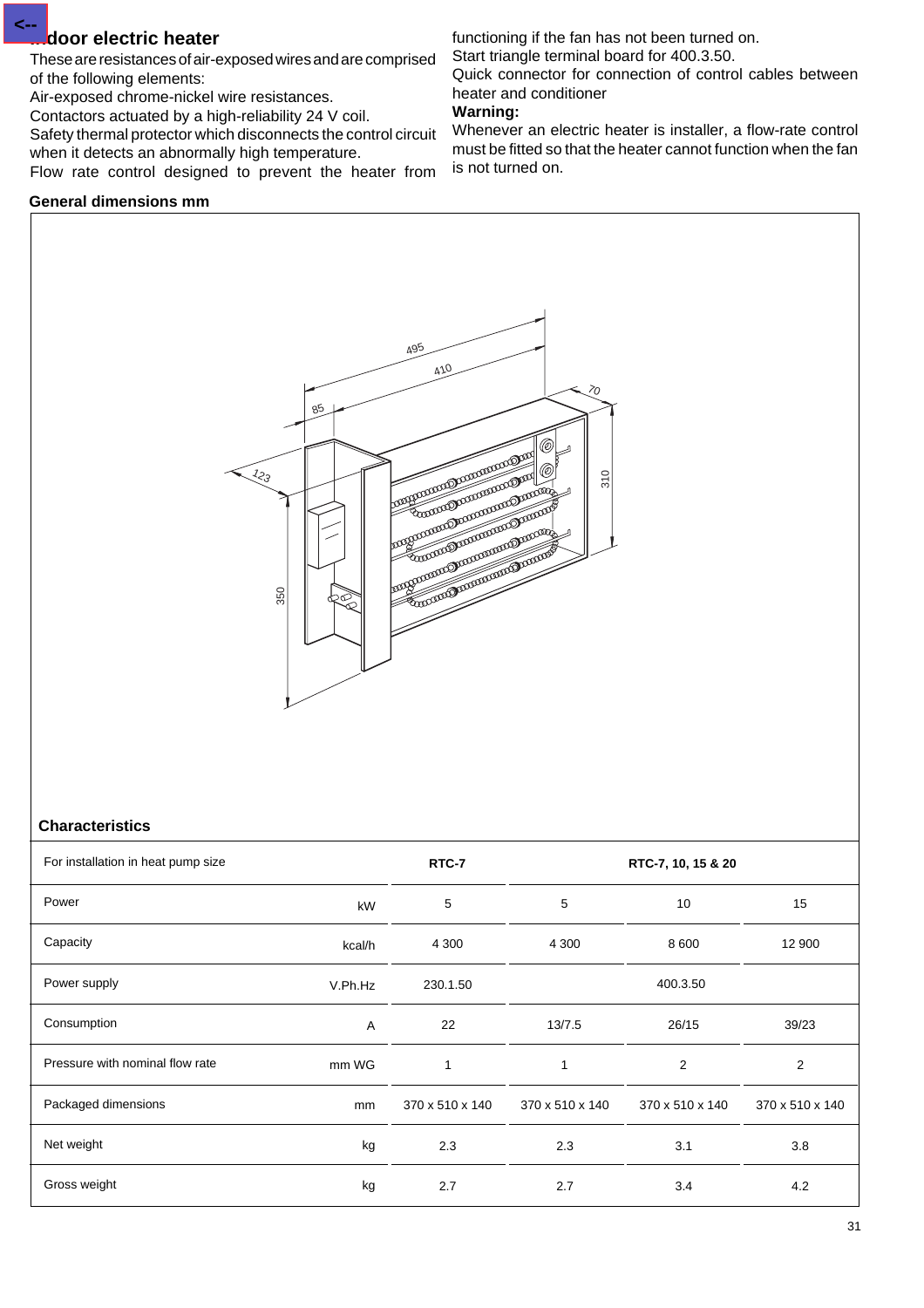#### **Duct electric heaters RC-220**

For installation in the air discharge duct of the indoor fan. They are intended to function for emergency heating. The pressure drop considere for these batteries in any operating conditions is 1 mm WG.

#### **General dimensions mm**

**Attention:**

Whenever an electric heater is installed, a flow-rate control must be fitted so that the heater cannot function when the fan is not turned on.



All data subject to change without notice.